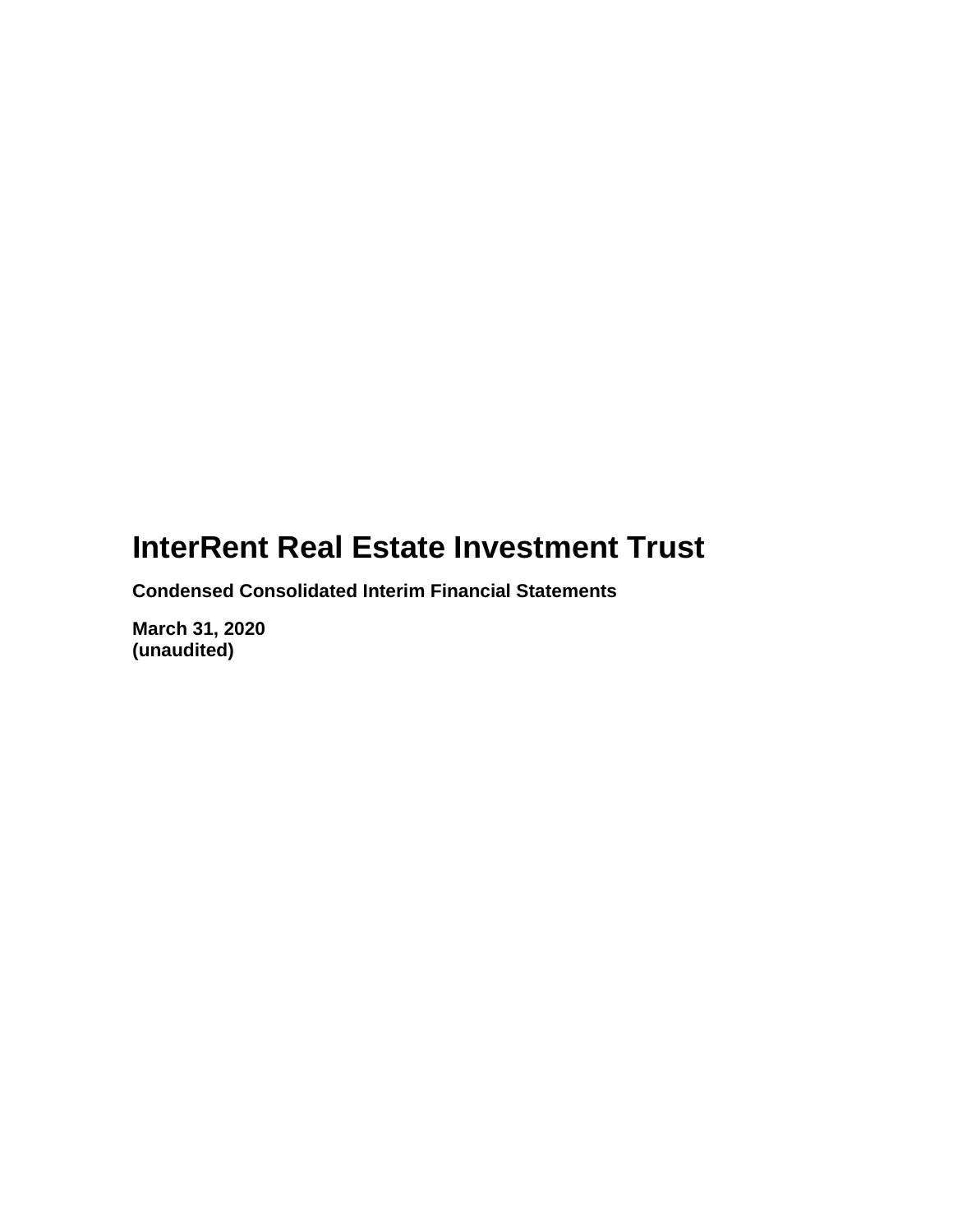**Condensed Consolidated Interim Balance Sheets**

Unaudited (Cdn \$ Thousands)

|                                           | <b>Note</b>    | March 31,<br>2020 | December 31,<br>2019 |
|-------------------------------------------|----------------|-------------------|----------------------|
| <b>Assets</b>                             |                |                   |                      |
| Investment properties                     | 3              | \$2,782,199       | \$2,748,342          |
| Investment in joint venture               | 6              | 26,190            | 25,200               |
| Prepaids and deposits                     |                | 5,350             | 2,229                |
| Receivables and other assets              | $\overline{7}$ | 15,466            | 15,332               |
| Cash                                      |                | 10,037            | 753                  |
| <b>Total assets</b>                       |                | \$2,839,242       | \$2,791,856          |
| <b>Liabilities</b>                        |                |                   |                      |
| Mortgages payable                         | 8              | \$910,105         | \$.<br>881,509       |
| Credit facilities                         | 9              | 37,245            | 26,865               |
| Class B LP unit liability                 | 11             | 45,397            | 53,345               |
| Unit-based compensation liabilities       | 12             | 53,573            | 66,070               |
| Tenant rental deposits                    |                | 11,230            | 11,722               |
| Accounts payable and accrued liabilities  | 10             | 26,484            | 30,409               |
| <b>Total liabilities</b>                  |                | 1,084,034         | 1,069,920            |
| <b>Unitholders' equity</b>                |                |                   |                      |
| Unit capital                              | 14             | 771,074           | 766,282              |
| Retained earnings                         |                | 984,134           | 955,654              |
| Total unitholders' equity                 |                | 1,755,208         | 1,721,936            |
| Total liabilities and unitholders' equity |                | \$2,839,242       | \$2,791,856          |

Commitments and contingencies (note 23)

Subsequent events (note 24)

The accompanying notes are an integral part of these condensed consolidated interim financial statements.

**Trustee** 

On behalf of the Trust *Ronald Leslie Michael McGahan*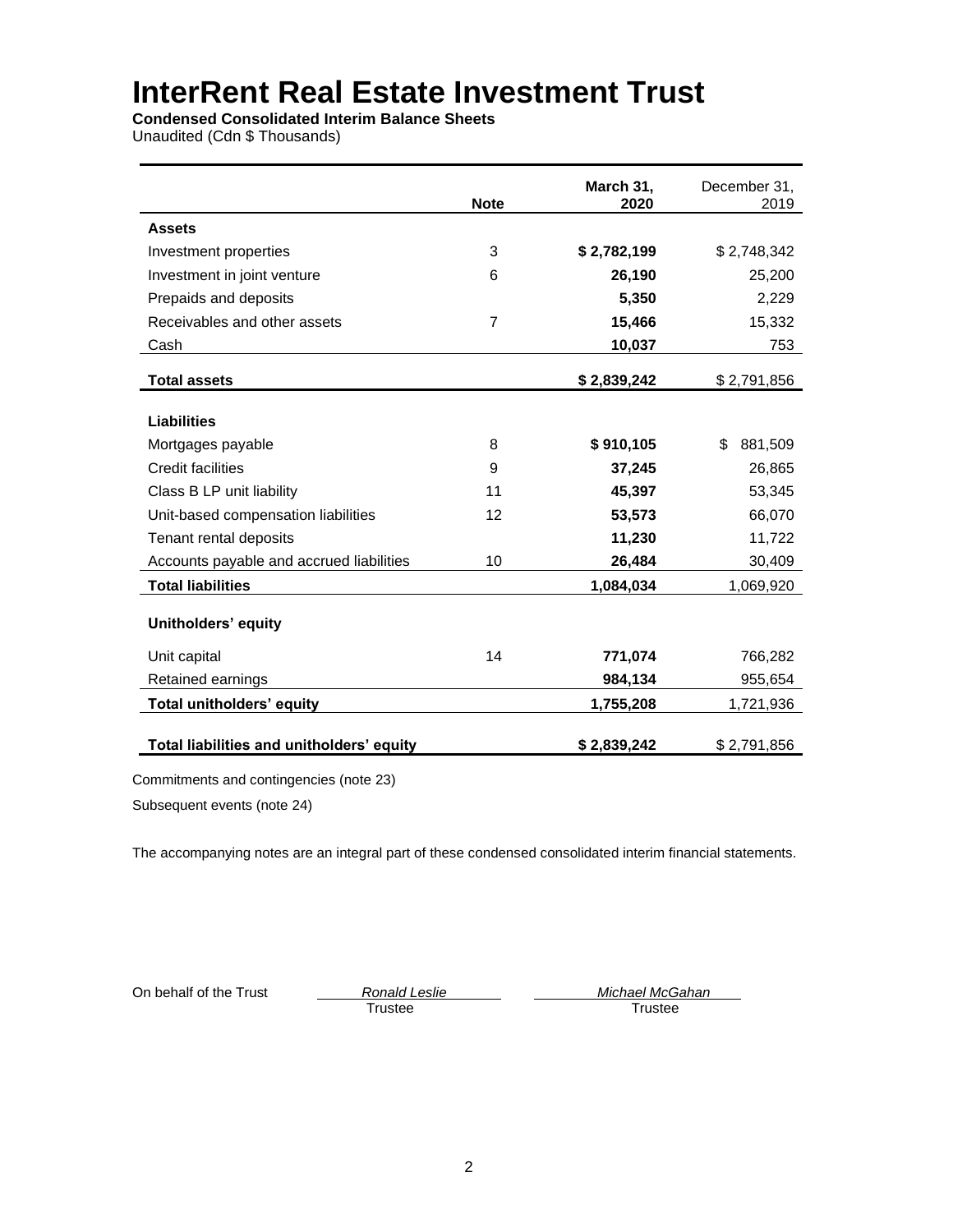**Condensed Consolidated Interim Statements of Income For the three months ended March 31**

Unaudited (Cdn \$ Thousands)

|                                                       | <b>Note</b> | 2020     | 2019     |
|-------------------------------------------------------|-------------|----------|----------|
|                                                       |             |          |          |
| <b>Operating revenues</b>                             |             |          |          |
| Revenue from investment properties                    | 15          | \$39,368 | \$33,731 |
| <b>Operating expenses</b>                             |             |          |          |
| Property operating costs                              |             | 6,294    | 4,838    |
| Property taxes                                        |             | 4,718    | 4,288    |
| <b>Utilities</b>                                      |             | 3,648    | 3,445    |
| Total operating expenses                              |             | 14,660   | 12,571   |
| Net operating income                                  |             | 24,708   | 21,160   |
| Financing costs                                       | 16          | 6,920    | 6,272    |
| Administrative costs                                  |             | 2,987    | 2,985    |
| Income before other income and expenses               |             | 14,801   | 11,903   |
| Other income and expenses                             |             |          |          |
| Fair value adjustments of investment properties       | 3           | 982      | 16,886   |
| Loss on disposition of investment properties          | 5           |          | (675)    |
| Income from joint ventures                            | 7           | 11       |          |
| Other fair value gain/(losses)                        | 17          | 22,709   | (13,948) |
| Interest on units classified as financial liabilities | 18          | (592)    | (536)    |
| Net income for the period                             |             | \$37,911 | \$13,630 |

The accompanying notes are an integral part of these condensed consolidated interim financial statements.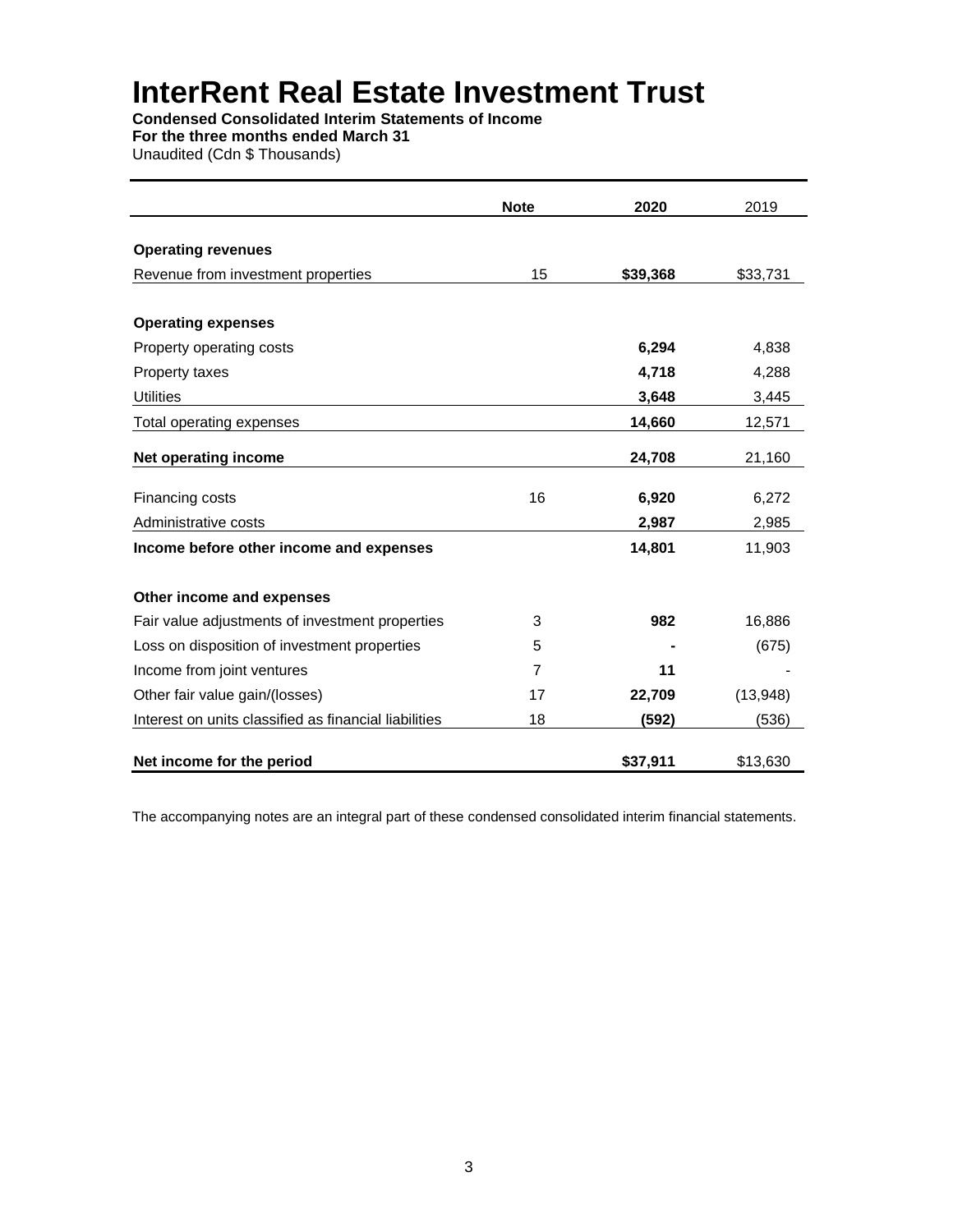### **Condensed Consolidated Interim Statements of Changes in Unitholders' Equity**

**For the three months ended March 31**

Unaudited (Cdn \$ Thousands)

|                                       | <b>Trust</b><br>units | <b>Cumulative</b><br>profit | <b>Cumulative</b><br>distributions to<br><b>Unitholders</b> | <b>Retained</b><br>earnings | Total<br>Unitholders'<br>equity |
|---------------------------------------|-----------------------|-----------------------------|-------------------------------------------------------------|-----------------------------|---------------------------------|
| Balance, January 1, 2019              | \$558,615             | \$715,538                   | \$(111,365)                                                 | \$604,173                   | \$1,162,788                     |
| Units issued                          | 4,484                 |                             |                                                             |                             | 4,484                           |
| Net income for the period             |                       | 13,630                      |                                                             | 13,630                      | 13,630                          |
| Distributions declared to Unitholders |                       |                             | (7,703)                                                     | (7,703)                     | (7,703)                         |
| Balance, March 31, 2019               | \$563,099             | \$729,168                   | \$(119,068)                                                 | \$610,100                   | \$1,173,199                     |
| Balance, January 1, 2020              | \$766,282             | \$1,100,427                 | \$(144, 773)                                                | \$955,654                   | \$1,721,936                     |
| Units issued (note 14)                | 4,792                 |                             |                                                             |                             | 4,792                           |
| Net income for the period             |                       | 37,911                      |                                                             | 37,911                      | 37,911                          |
| Distributions declared to Unitholders |                       |                             | (9,431)                                                     | (9, 431)                    | (9, 431)                        |
| Balance, March 31, 2020               | \$771,074             | \$1,138,338                 | \$(154,204)                                                 | \$984,134                   | \$1,755,208                     |

The accompanying notes are an integral part of these condensed consolidated interim financial statements.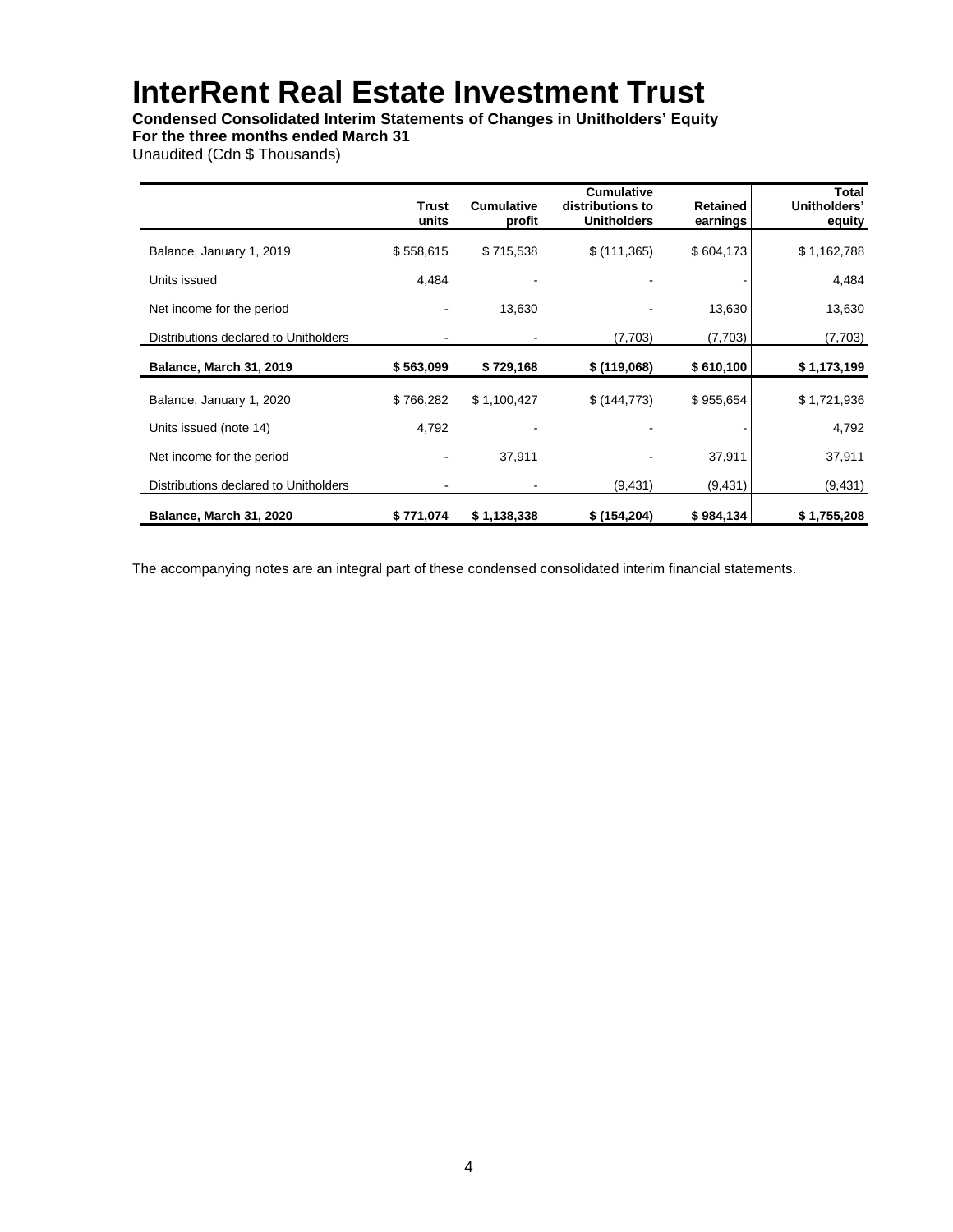**Condensed Consolidated Interim Statements of Cash Flows**

### **For the three months ended March 31**

Unaudited (Cdn \$ Thousands)

|                                                                                  | <b>Note</b> | 2020           | 2019           |
|----------------------------------------------------------------------------------|-------------|----------------|----------------|
| Cash flows from/(used in) operating activities                                   |             |                |                |
| Net income/(loss) for the period                                                 |             | \$37,911       | \$13,630       |
| Add items not affecting cash                                                     |             |                |                |
| Income from joint ventures                                                       | 7           | (11)           |                |
| Loss on disposition of investment properties                                     | 5           |                | 675            |
| Amortization                                                                     |             | 155            | 133            |
| Fair value adjustments on investment properties                                  | 3           | (982)          | (16, 886)      |
| Other fair value (gains)/ losses                                                 | 17<br>12    | (22, 709)      | 13,948         |
| Unit-based compensation expense<br>Financing costs                               | 16          | 3,254<br>6,920 | 3,328<br>6,272 |
| Interest expense                                                                 | 16          | (6, 767)       | (6,041)        |
| <b>Tenant inducements</b>                                                        |             | 132            | 165            |
|                                                                                  |             |                |                |
|                                                                                  |             | 17,903         | 15,224         |
| Net income items related to financing activities                                 | 18          | 264            | 247            |
| Changes in non-cash operating assets and liabilities                             | 19          | (6, 612)       | 1,005          |
|                                                                                  |             |                |                |
| <b>Cash from operating activities</b>                                            |             | 11,555         | 16,476         |
|                                                                                  |             |                |                |
| Cash flows from (used in) investing activities                                   |             |                |                |
| Acquisition of investment properties                                             | 4           | (19,990)       | (33, 559)      |
| Investment in joint venture                                                      | 6           | (979)          | (379)          |
| Proceeds from sale of investment properties                                      | 5           |                | 34,510         |
| Additions to investment properties                                               | 3           | (14, 277)      | (15, 805)      |
| Cash used in investing activities                                                |             | (35, 246)      | (15, 233)      |
|                                                                                  |             |                |                |
| Cash flows from/(used in) financing activities                                   |             |                |                |
| Mortgage repayments                                                              |             | (13, 512)      | (10, 149)      |
| Mortgage advances                                                                |             | 42,227         |                |
| Financing fees                                                                   |             | (235)          | (17)           |
| Credit facility advances                                                         |             | 10,380         | 14,990         |
| Trust units issued, net of issue costs                                           | 14          | 377            | 389            |
| Deferred units purchased and cancelled                                           | 12          | (224)          | (1,017)        |
| Interest paid on units classified as financial liabilities<br>Distributions paid | 18          | (264)          | (247)          |
|                                                                                  | 19          | (5, 774)       | (5,031)        |
| Cash from/(used in) financing activities                                         |             | 32,975         | (1,082)        |
| Increase in cash during the period                                               |             | 9,284          | 161            |
| Cash at the beginning of period                                                  |             | 753            | 523            |
| Cash at end of period                                                            |             | \$10,037       | \$684          |

The accompanying notes are an integral part of these condensed consolidated interim financial statements.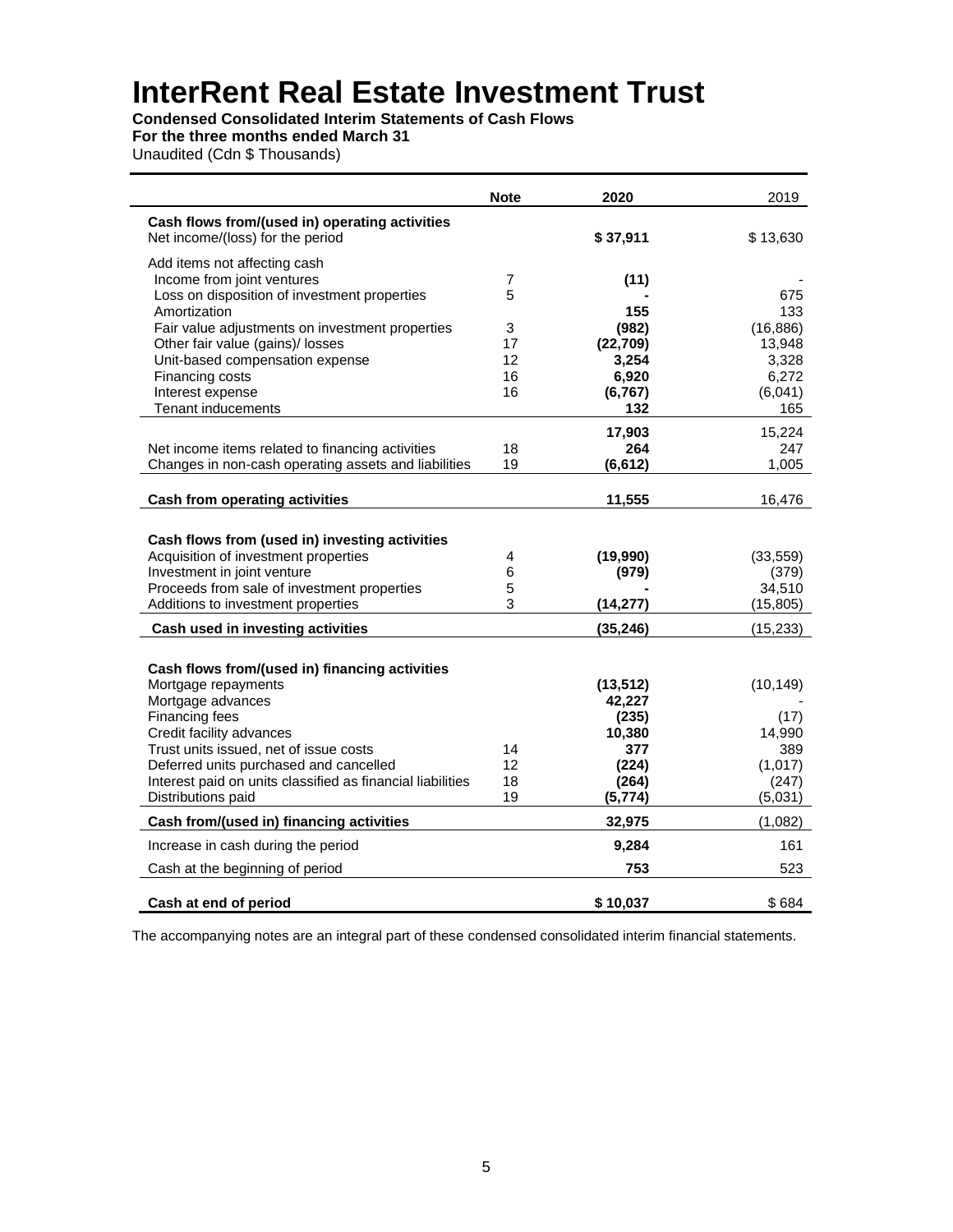**Notes to Condensed Consolidated Interim Financial Statements For the three months ended March 31, 2020 and 2019 and as at December 31, 2019** Unaudited (Cdn \$ Thousands except unit amounts)

#### **1. ORGANIZATIONAL INFORMATION**

InterRent Real Estate Investment Trust (the "Trust" or the "REIT") is an unincorporated, open-ended real estate investment trust created pursuant to a Declaration of Trust, dated October 10, 2006, and most recently amended and restated on May 21, 2019, under the laws of the Province of Ontario.

The Trust was created to invest in income producing residential properties within Canada. InterRent REIT Trust Units are listed on the Toronto Stock Exchange under the symbol IIP.UN. The registered office of the Trust and its head office operations are located at 485 Bank Street, Suite 207, Ottawa, Ontario, K2P 1Z2.

These condensed consolidated interim financial statements for the period ended March 31, 2020 were authorized for issuance by the Trustees of the Trust on May 5, 2020.

#### **2. BASIS OF PRESENTATION**

#### **Statement of compliance**

These condensed consolidated interim financial statements have been prepared in accordance with IAS 34, "Interim Financial Reporting" as issued by the International Accounting Standards Board ("IASB"). Accordingly, certain information and footnote disclosure normally included in the annual financial statements prepared in accordance with International Financial Reporting Standards ("IFRS"), as issued by the IASB, have been omitted or condensed.

The financial statements have been presented in Canadian dollars, which is the Trust's functional currency, rounded to the nearest thousand unless otherwise indicated.

These condensed consolidated interim financial statements should be read in conjunction with the Trust's annual consolidated financial statements for the year ended December 31, 2019.

#### **Basis of presentation**

The Trust presents its consolidated balance sheets based on the liquidity method, whereby all assets and liabilities are presented in increasing order of liquidity.

These condensed consolidated interim financial statements have been prepared on a historical cost basis except for:

- i) Investment properties, which are measured at fair value (except for investment properties under development where fair value is not reliably determinable);
- ii) Financial assets and financial liabilities classified as "fair value through profit and loss", which are measured at fair value; and
- iii) Unit-based compensation liabilities and Class B LP unit liability which are measured at fair value.

#### **Significant accounting policies**

The condensed consolidated interim financial statements have been prepared using the same accounting policies and methods as those used in the consolidated financial statements for the year ended December 31, 2019.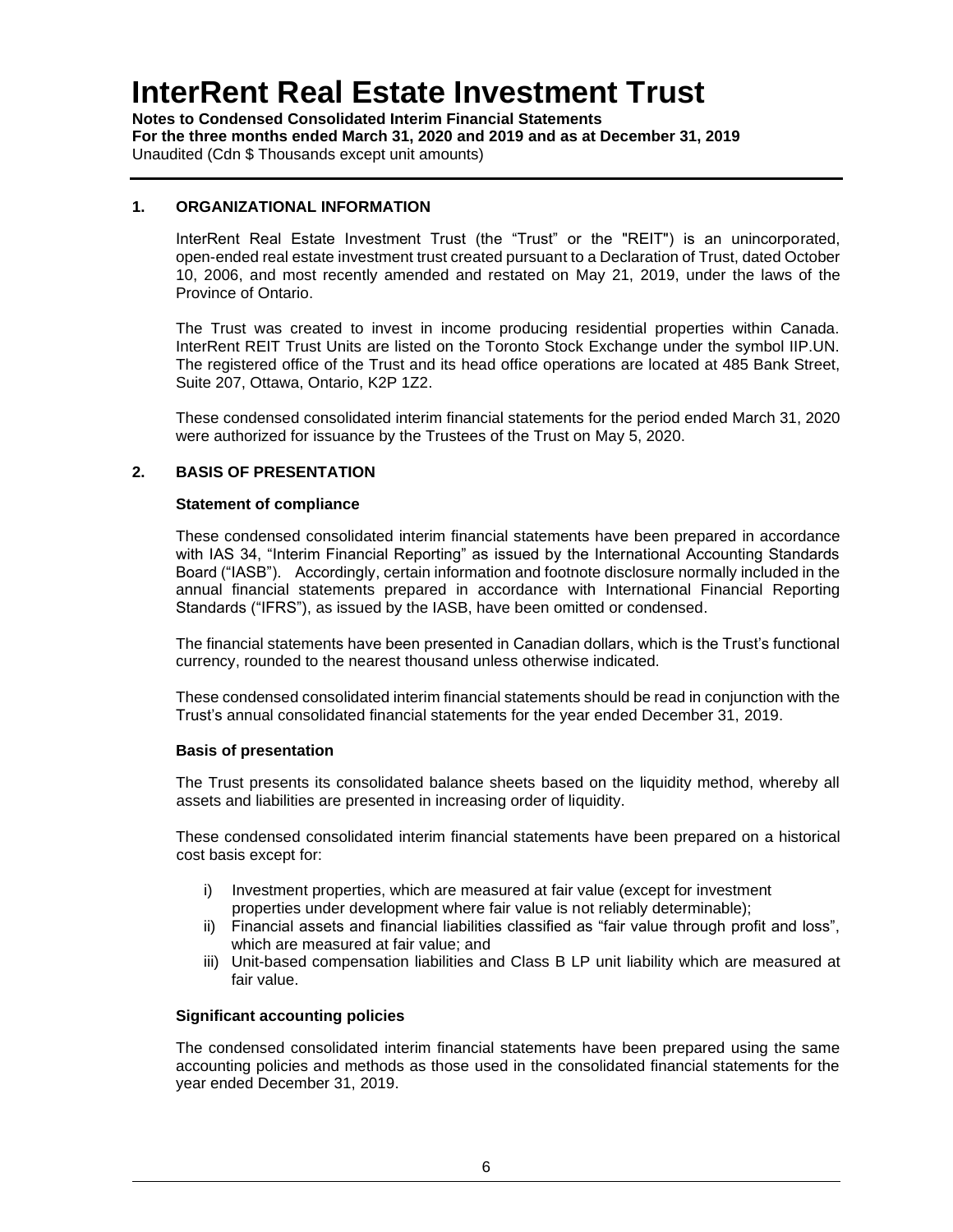**Notes to Condensed Consolidated Interim Financial Statements For the three months ended March 31, 2020 and 2019 and as at December 31, 2019** Unaudited (Cdn \$ Thousands except unit amounts)

### **2. BASIS OF PRESENTATION (Continued)**

#### **Basis of consolidation**

The condensed consolidated interim financial statements include the accounts of the Trust and its wholly-owned subsidiaries. All intercompany balances and transactions have been eliminated upon consolidation. Subsidiaries are entities over which the Trust has control and are consolidated from the date control commences until control ceases. Control is achieved when the Trust has power over the investee; is exposed, or has rights, to variable returns from its involvement with the investee; and has the ability to use its power to affect its returns.

#### **Critical accounting estimates and judgments in applying accounting policies**

The preparation of financial statements in accordance with IAS 34 requires the use of certain critical accounting estimates. It also requires management to exercise judgment when applying the Trust's accounting policies. The critical accounting estimates and judgments have been set out in notes 2 and 3 to the Trust's consolidated financial statements for the year ended December 31, 2019.

On March 11, 2020, the World Health Organization declared COVID-19 a global pandemic. The duration and impact of the COVID-19 pandemic on the Trust is unknown at this time. As such, it is not possible to reliably estimate the length and severity of COVID-19 related impacts on the financial results and operations of the Trust. Any estimates are therefore subject to significant uncertainty, and may materially and adversely affect the Trust's operations and financial results.

In light of the COVID-19 pandemic, management has made judgments in determining the valuation inputs used in its internal valuation model to measure fair value of investment properties. The carrying value for the Trust's investment properties reflects its best estimate for the highest and best use as at March 31, 2020 (Note 3).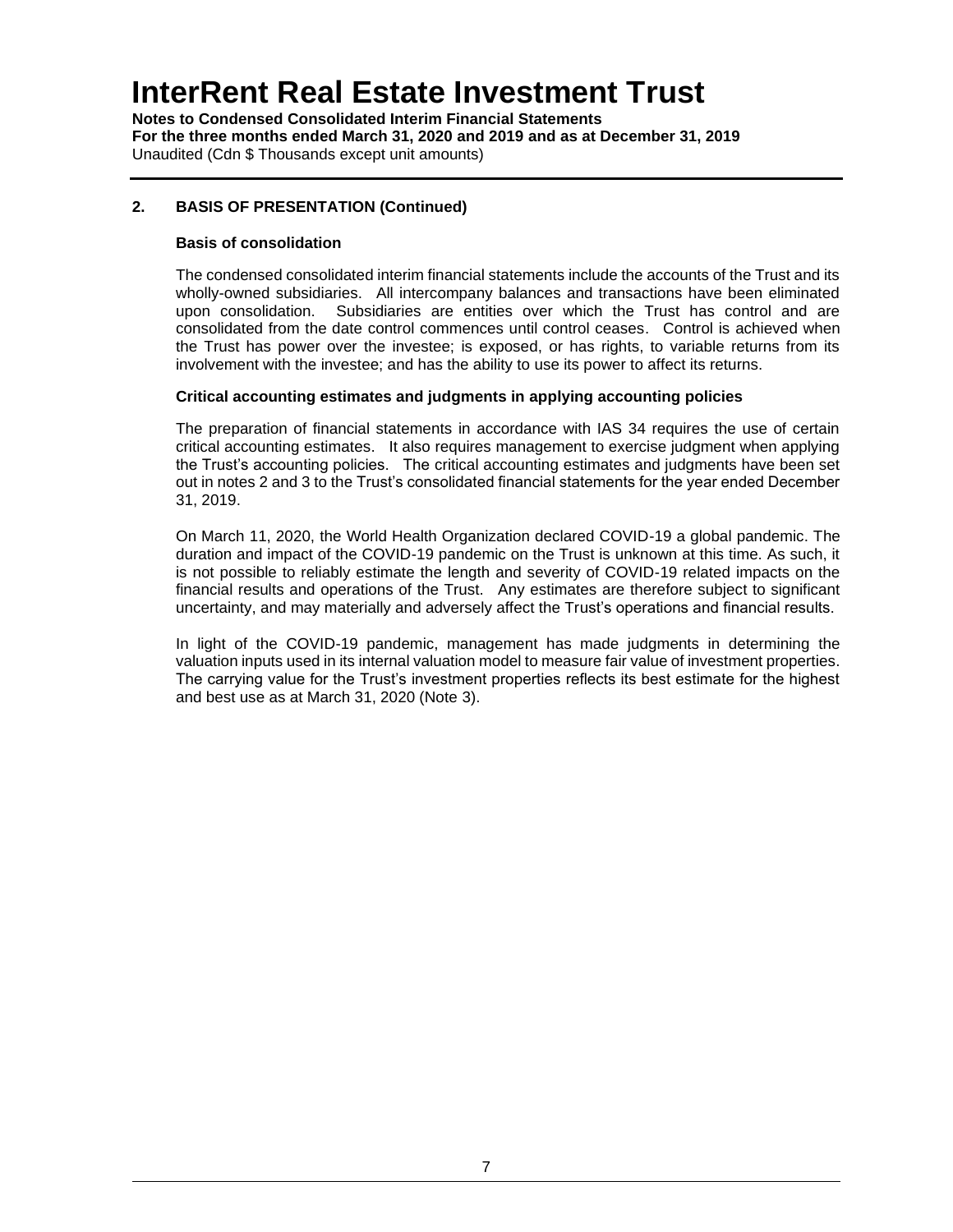**Notes to Condensed Consolidated Interim Financial Statements For the three months ended March 31, 2020 and 2019 and as at December 31, 2019** Unaudited (Cdn \$ Thousands except unit amounts)

#### **3. INVESTMENT PROPERTIES**

Investment properties include income properties, properties under development and land held for development.

|                              | March 31, 2020 | December 31, 2019 |
|------------------------------|----------------|-------------------|
| Income properties            | \$2,745,407    | \$2,713,669       |
| Properties under development | 36.792         | 34.673            |
|                              | \$2,782,199    | \$2,748,342       |

#### **Income properties:**

|                              | March 31, 2020 | December 31, 2019 |
|------------------------------|----------------|-------------------|
|                              |                |                   |
| Balance, beginning of period | \$2,713,669    | \$2,021,874       |
| Acquisitions (note 4)        | 18.598         | 297,436           |
| Property capital investments | 12.158         | 76.208            |
| Fair value adjustments       | 982            | 353,160           |
| Dispositions (note 5)        |                | (35,009)          |
|                              | \$2,745,407    | \$2,713,669       |

#### **Properties under development:**

Properties that are undergoing a significant amount of development work to prepare the property for use as income properties.

|                                         | <b>March 31, 2020</b> |                | December 31, 2019 |
|-----------------------------------------|-----------------------|----------------|-------------------|
|                                         |                       |                |                   |
| Balance, beginning of period            |                       | 34.673         |                   |
| Acquisitions (note 5)                   |                       | 1.392          | 22,285            |
| Transfer from land held for development |                       | $\blacksquare$ | 10.481            |
| Property capital investments            |                       | 727            | 1.907             |
|                                         |                       | 36.792         | 34.673            |

#### **Land held for development:**

|                                          | <b>March 31, 2020</b> |                |   | December 31, 2019 |
|------------------------------------------|-----------------------|----------------|---|-------------------|
|                                          |                       |                |   |                   |
| Balance, beginning of period             |                       | $\blacksquare$ | S | 55.177            |
| Property capital investments             |                       | $\blacksquare$ |   | 2,116             |
| Transfer to properties under development |                       | $\blacksquare$ |   | (10, 481)         |
| Disposition (note 6)                     |                       | $\blacksquare$ |   | (46, 812)         |
|                                          |                       | $\blacksquare$ |   |                   |

The fair value of the income properties is determined internally by the Trust. The fair value methodology of the Trust's investment properties is considered a level 3 as significant unobservable inputs are required to determine fair value.

The Trust determined the fair value of each income property internally based upon the direct capitalization income approach method of valuation. The fair value was determined by applying a capitalization rate to forecasted stabilized net operating income ("SNOI"), which incorporates turnover estimates, market rent adjustments, allowances for vacancy, management fees, labour and repairs and maintenance for the property. In order to substantiate management's valuation, the Trust engaged a leading independent national real estate appraisal firm to provide appraisals for substantially all of the portfolio at December 31, 2019. The Trust engaged the firm once again to review and advise of any significant changes in any of the key input assumptions in the model (such as capitalization rate, turnover estimate and market rent adjustments) as at March 31, 2020, in order for the Trust to complete its internal valuations.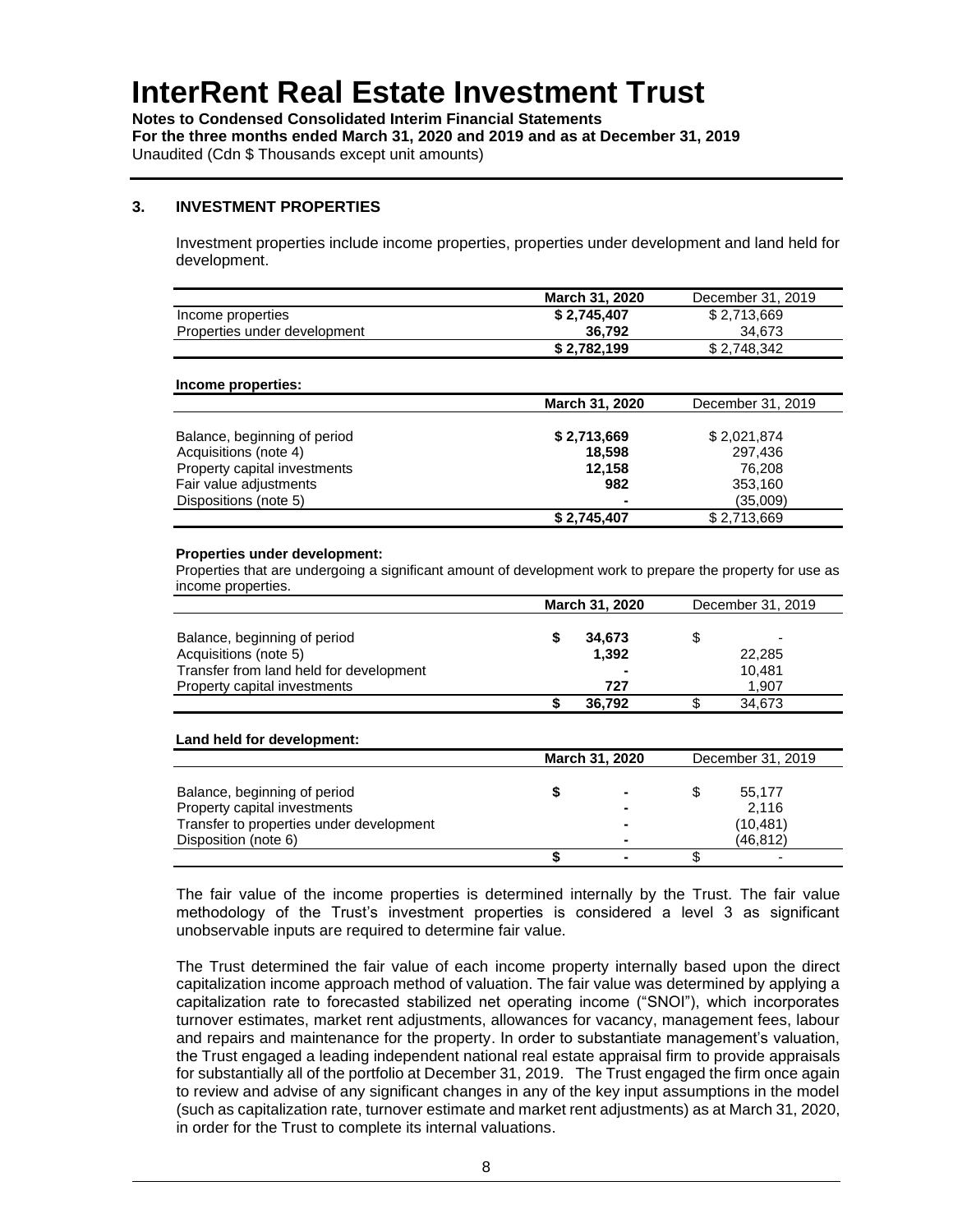**Notes to Condensed Consolidated Interim Financial Statements For the three months ended March 31, 2020 and 2019 and as at December 31, 2019** Unaudited (Cdn \$ Thousands except unit amounts)

### **3. INVESTMENT PROPERTIES (Continued)**

The capitalization rate assumptions for the income properties are included in the following table:

|                            | March 31, 2020    |                         |                   | December 31, 2019       |
|----------------------------|-------------------|-------------------------|-------------------|-------------------------|
|                            | Range             | <b>Weighted average</b> | Range             | <b>Weighted average</b> |
| <b>Capitalization rate</b> | $3.25\% - 6.00\%$ | 4.24%                   | $3.25\% - 6.00\%$ | 4.24%                   |

The direct capitalization income approach method of valuation requires that SNOI be divided by a capitalization rate ("Cap Rate") to determine a fair value. As such, changes in both SNOI and Cap Rate could significantly alter the fair value of the investment properties. The tables below summarize the impact of changes in both SNOI and Cap Rate on the Trust's fair value of the income properties:

#### **As at March 31, 2020**

| <b>Forecasted stabilized net</b><br>operating income |       | $-3%$       | $-1\%$      | As estimated | $+1%$       | $+3%$       |
|------------------------------------------------------|-------|-------------|-------------|--------------|-------------|-------------|
|                                                      |       | \$112.913   | \$115.241   | \$116,405    | \$117.569   | \$119.897   |
| <b>Capitalization rate</b>                           |       |             |             |              |             |             |
| $-0.25%$                                             | 3.99% | \$2.829.896 | \$2.888.244 | \$2.917.419  | \$2,946,593 | \$3,004,941 |
| Cap rate used                                        | 4.24% | \$2,663,039 | \$2.717.947 | \$2,745,407  | \$2,772,855 | \$2,827,763 |
| $+0.25%$                                             | 4.49% | \$2,514,763 | \$2,566,614 | \$2,592,539  | \$2,618,464 | \$2,670,315 |

#### As at December 31, 2019

| Forecasted stabilized net<br>operating income |       | $-3%$       | $-1\%$      | As estimated | $+1\%$      | $+3%$       |
|-----------------------------------------------|-------|-------------|-------------|--------------|-------------|-------------|
|                                               |       | \$111.608   | \$113.909   | \$115,060    | \$116.211   | \$118.512   |
| <b>Capitalization rate</b>                    |       |             |             |              |             |             |
| $-0.25%$                                      | 3.99% | \$2.797.198 | \$2,854,872 | \$2,883,709  | \$2,912,546 | \$2,970,221 |
| Cap rate used                                 | 4.24% | \$2,632,269 | \$2,686,542 | \$2,713,669  | \$2,740,816 | \$2,795,090 |
| $+0.25%$                                      | 4.49% | \$2,485,706 | \$2,536,958 | \$2,562,584  | \$2,588,209 | \$2,639,461 |

Land held for development is measured initially at cost, including transaction costs and subsequently measured at fair value.

The two properties under development are valued at acquisition cost plus development costs. The direct capitalization income approach method of valuation is not a reliable measure as the properties are undergoing a significant amount of work which will affect multiple components of the estimated net operating income as well as the Cap Rate. The Trust expects the fair value of the properties to be reliably determinable when development is substantially complete, and will measure both investment properties under development at cost until either its fair value becomes reliably determinable or development is completed (whichever is earlier).

Cash outflow used for additions to investment properties for the three months ended:

|                                                                                            | <b>March 31, 2020</b> | March 31, 2019 |
|--------------------------------------------------------------------------------------------|-----------------------|----------------|
| Property capital investments<br>Changes in non-cash investing accounts payable and accrued | \$(12,885)            | \$(14,039)     |
| liabilities                                                                                | (1, 392)              | (1.766)        |
|                                                                                            | \$(14,277)            | \$(15,805)     |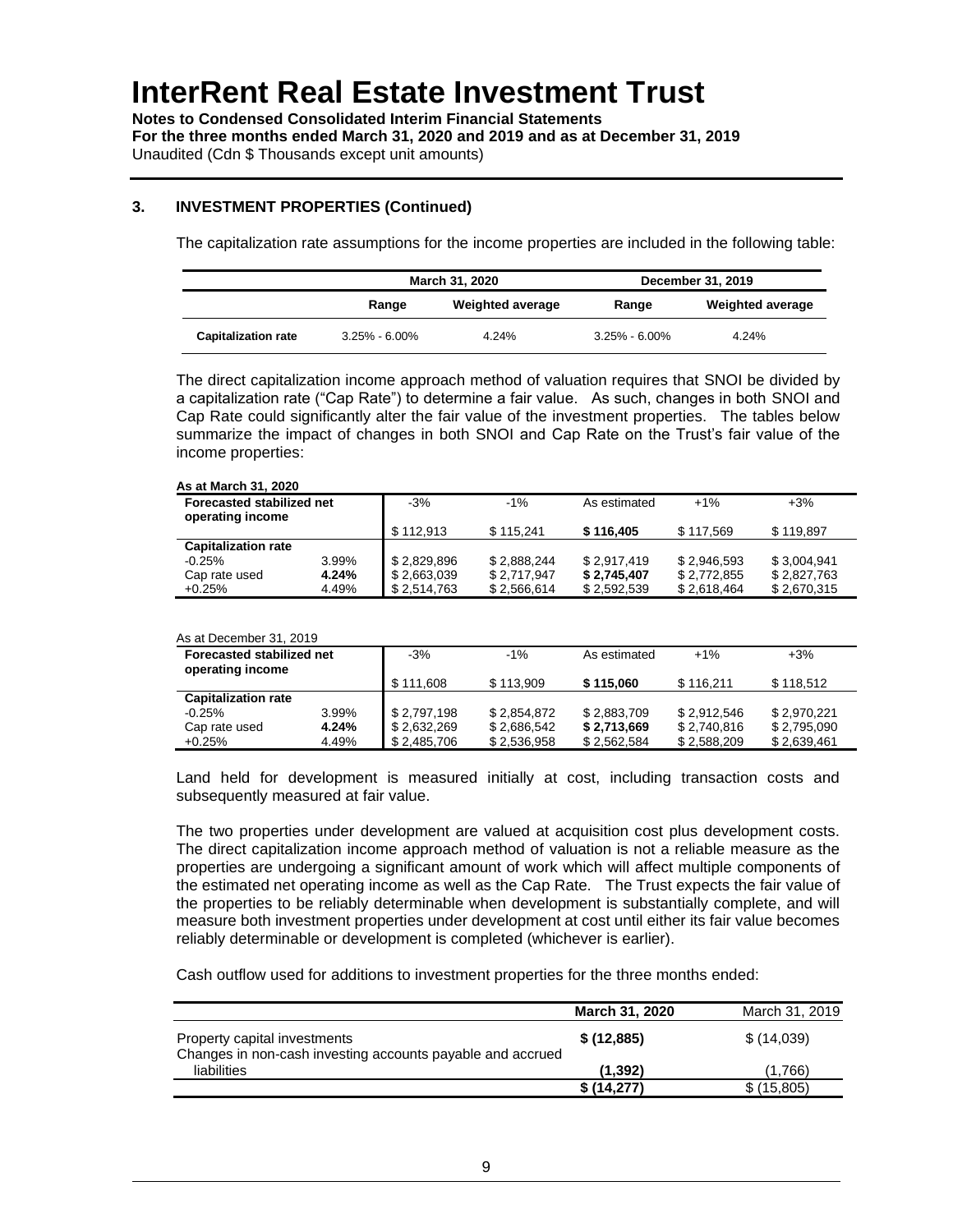**Notes to Condensed Consolidated Interim Financial Statements For the three months ended March 31, 2020 and 2019 and as at December 31, 2019** Unaudited (Cdn \$ Thousands except unit amounts)

### **4. INVESTMENT PROPERTY ACQUISITIONS**

During the three months ended March 31, 2020, the Trust completed the following investment property acquisitions, which have contributed to the operating results effective from the acquisition date:

| <b>Acquisition Date</b>       | Suite<br>Count | <b>Total Acquisition</b><br>Costs | Mortgage<br><b>Funding</b> | <b>Interest Rate</b> | <b>Maturity Date</b> |
|-------------------------------|----------------|-----------------------------------|----------------------------|----------------------|----------------------|
| February 27, 2020             | 57             | \$18.598                          | \$13.613                   | 2.59%                | March 2, 2021        |
| March 31, 2020 <sup>(1)</sup> |                | 1.392                             | ۰                          | $-9/20$              | n/a                  |
|                               | 61             | \$19.990                          | \$13,613                   |                      |                      |

(1) Development site (0.11 acres) includes a fourplex which will be operated during the interim period prior to construction.

During the three months ended March 31, 2019, the Trust completed the following investment property acquisitions:

| <b>Acquisition Date</b> | Suite<br>Count | <b>Total Acquisition</b><br>Costs | Mortgage<br><b>Funding</b> | <b>Interest Rate</b> | <b>Maturity Date</b> |
|-------------------------|----------------|-----------------------------------|----------------------------|----------------------|----------------------|
| February 12, 2019       | 30             | \$8,534                           | \$4.608                    | 3.210%               | March 1, 2028        |
| February 12, 2019       | 104            | 20.149                            | 7.131                      | 3.839%               | February 15, 2024    |
| February 12, 2019       | 33             | 7.907                             | 2.509                      | 2.760%               | December 15, 2022    |
| February 12, 2019       | 45             | 12.369                            | 6.541                      | 3.100%               | February 15, 2028    |
| February 12, 2019       | 41             | 11,960                            | 6.166                      | 3.000%               | March 15, 2028       |
|                         | 253            | \$60.919                          | \$26,955                   |                      |                      |

Cash outflow used for investment property acquisitions:

|                                       | <b>March 31, 2020</b>    | March 31, 2019 |
|---------------------------------------|--------------------------|----------------|
| Total acquisition costs               | \$(19,990)               | \$ (60, 919)   |
| Fair value adjustment of assumed debt | $\overline{\phantom{a}}$ | 405            |
| Assumed debt                          | $\blacksquare$           | 26.955         |
|                                       | \$(19,990)               | \$ (33,559)    |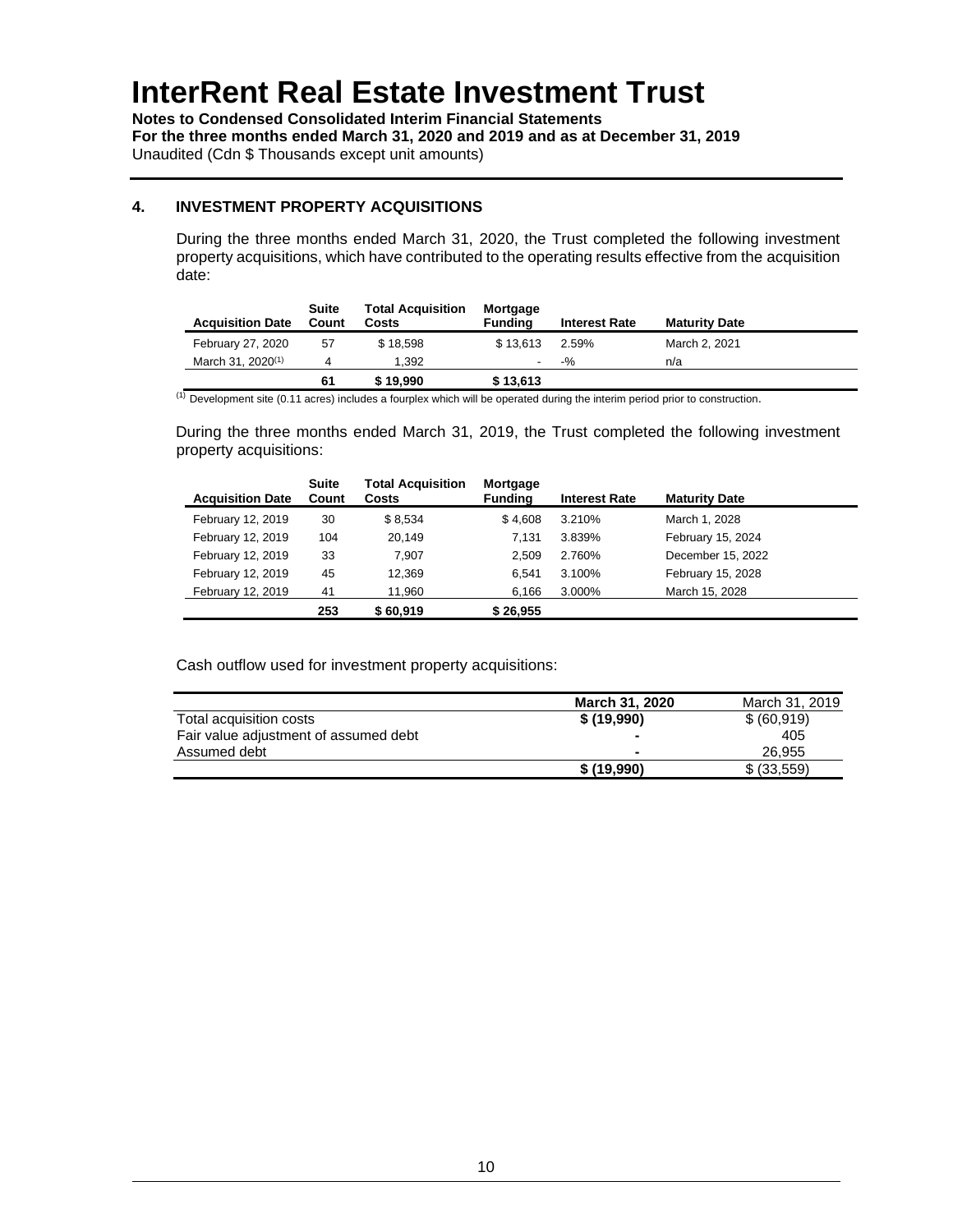**Notes to Condensed Consolidated Interim Financial Statements For the three months ended March 31, 2020 and 2019 and as at December 31, 2019** Unaudited (Cdn \$ Thousands except unit amounts)

### **5. INVESTMENT PROPERTY DISPOSITIONS**

No investment properties were disposed of during the three months ended March 31, 2020.

During the three months ended March 31, 2019, the Trust completed the following investment property dispositions. These dispositions do not meet the definition of discontinued operations under IFRS.

| <b>Disposition Date</b> | <b>Suite Count</b> | <b>Sale Price</b> | <b>Net Proceeds</b> | Mortgage(s)<br><b>Discharged</b> |
|-------------------------|--------------------|-------------------|---------------------|----------------------------------|
| January 17, 2019        | 28                 | \$2.949           | \$2.835             | \$1,031                          |
| January 17, 2019        | 17                 | 1.585             | 1.519               |                                  |
| January 17, 2019        | 12                 | 1.000             | 940                 |                                  |
| January 17, 2019        | 18                 | 1.519             | 1.455               |                                  |
| January 17, 2019        | 70                 | 7.215             | 7.097               |                                  |
| January 17, 2019        | 85                 | 9.015             | 8.878               |                                  |
| January 17, 2019        | 68                 | 6.736             | 6.541               | 2,725                            |
| January 17, 2019        | 22                 | 2.090             | 1,993               | 880                              |
| January 17, 2019        | 29                 | 3.191             | 3.076               | 1,190                            |
| Total                   | 349                | \$35,300          | \$34,334            | \$5,826                          |

A loss of \$675 was recognized for the three months ended March 31, 2019 in connection with these property dispositions. The loss represents the difference between the net proceeds (sale price less closing costs) and the carrying value of the properties at the date of disposition.

Cash inflow received from sale of investment properties:

|                                    | March 31, 2020 | March 31, 2019  |
|------------------------------------|----------------|-----------------|
| Proceeds<br>Non-cash closing costs | $\blacksquare$ | \$34,334<br>176 |
|                                    | <u>ъ</u>       | \$34.510        |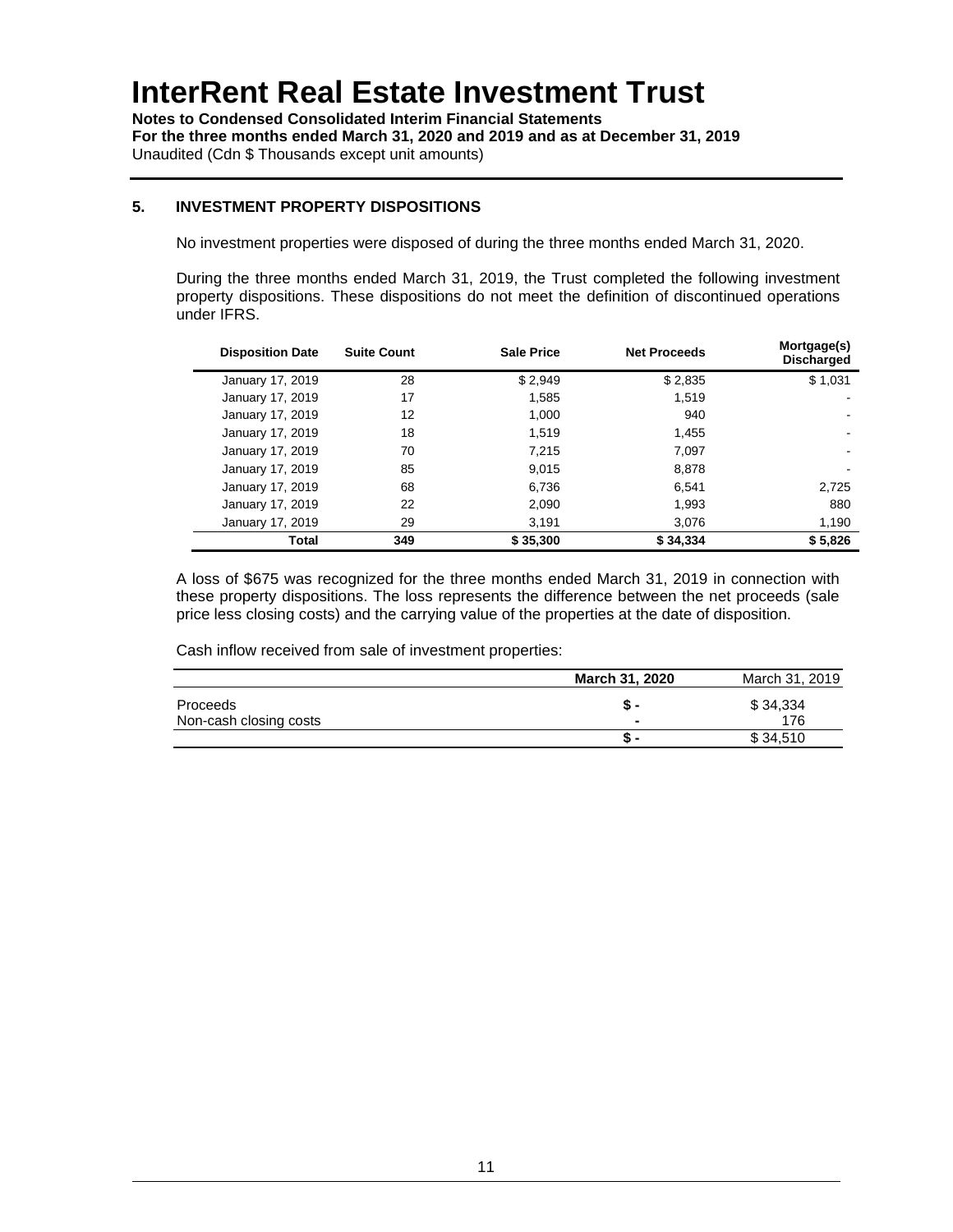**Notes to Condensed Consolidated Interim Financial Statements For the three months ended March 31, 2020 and 2019 and as at December 31, 2019** Unaudited (Cdn \$ Thousands except unit amounts)

#### **6. INVESTMENT IN JOINT VENTURES**

The Trust accounts for its joint venture interests using the equity method. The following table details the Trust's ownership interest in its equity accounted investments:

| <b>Equity Investee</b>                   | Location          | <b>Principal Activity</b>                       | March 31.<br>2020 | December 31,<br>2019 |
|------------------------------------------|-------------------|-------------------------------------------------|-------------------|----------------------|
| <b>TIP Albert Limited</b><br>Partnership | Ottawa            | Develop, own and operate<br>investment property | 33.3%             | 33.3%                |
| <b>Fairview Limited</b><br>Partnership   | <b>Burlington</b> | Develop, own and operate<br>investment property | 25.0%             | 25.0%                |

The Trust is contingently liable for certain obligations of the joint ventures, up to the Trust's interest. All of the net assets of the joint ventures are available for the purpose of satisfying such obligations and guarantees.

The Trust is responsible to fund its total investment in the joint ventures for the development of the investment property.

The following table shows the changes in the carrying value of the investment in joint venture:

|                                                   | March 31, 2020 | December 31, 2019 |
|---------------------------------------------------|----------------|-------------------|
|                                                   |                |                   |
| Balance, beginning of period                      | \$24,693       | \$17,064          |
| Additions                                         | 979            | 7,605             |
| Share of net income                               | 11             | 24                |
| <b>Distributions</b>                              | $\blacksquare$ |                   |
|                                                   | \$25,683       | \$24,693          |
| <b>Transaction costs</b>                          | \$507          | \$507             |
| Carrying value of the investment in joint venture | \$26,190       | \$25,200          |

The following tables shows the summarized financial information of the Trust's joint venture:

|                            | March 31, 2020 | December 31, 2019 |
|----------------------------|----------------|-------------------|
|                            |                |                   |
| Current assets             | \$833          | \$765             |
| Non-current assets         | 141.441        | 138,935           |
| <b>Current liabilities</b> | (360)          | (1, 141)          |
| Non-current liabilities    | (57, 750)      | (57, 750)         |
| Net assets                 | \$84,164       | 80.809            |
| Trust's share              | \$25,683       | \$24,693          |

|                        | March 31, 2020 | March 31, 2019 |
|------------------------|----------------|----------------|
| Revenue                | 57             |                |
| Expenses<br>Net income | 13<br>44       | -<br>-         |
| Trust's share          |                | -              |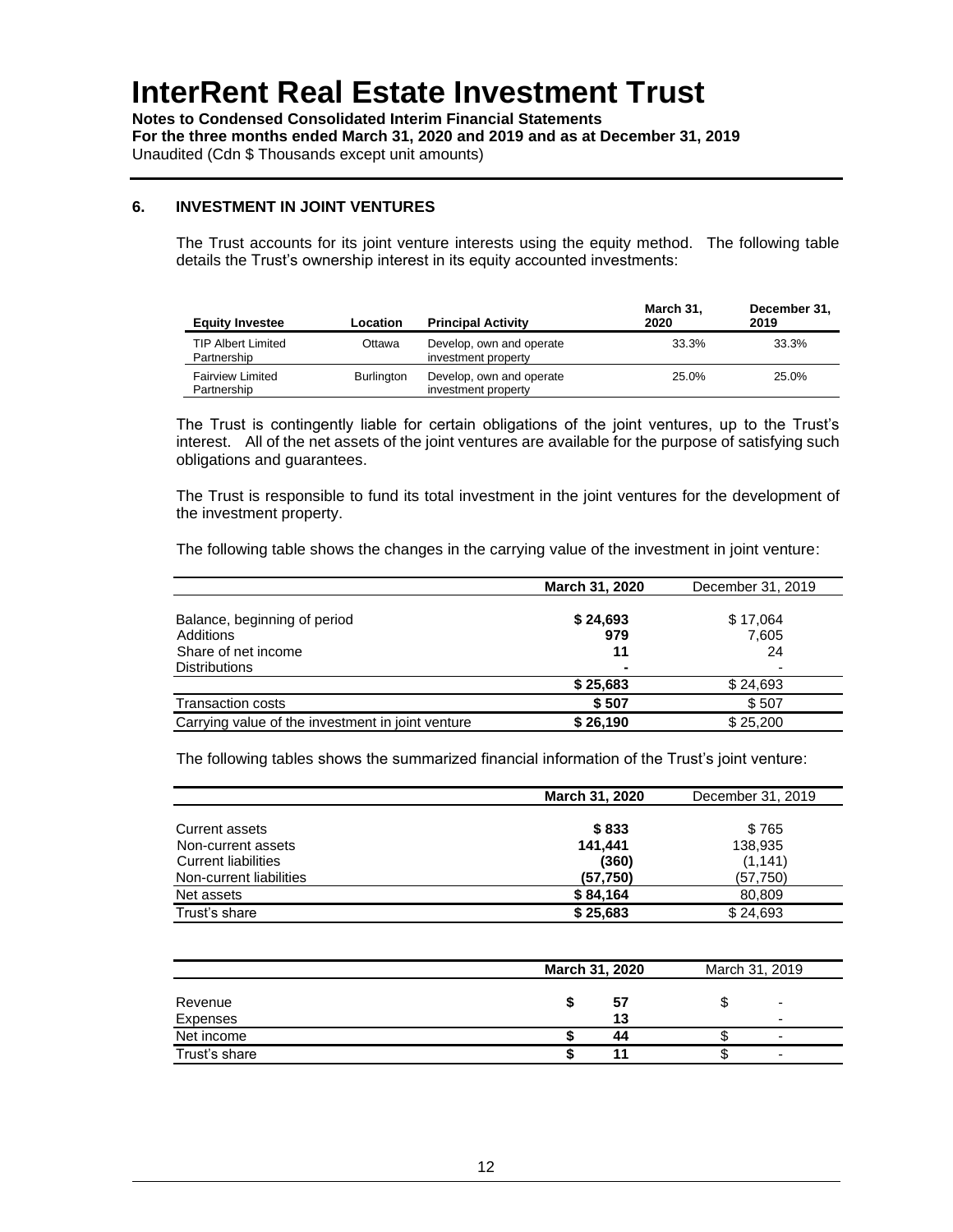**Notes to Condensed Consolidated Interim Financial Statements For the three months ended March 31, 2020 and 2019 and as at December 31, 2019** Unaudited (Cdn \$ Thousands except unit amounts)

### **7. RECEIVABLES AND OTHER ASSETS**

|                                                                | March 31,<br>2020 | December 31,<br>2019 |
|----------------------------------------------------------------|-------------------|----------------------|
| Current:                                                       |                   |                      |
| Rents and other receivables, net of allowance for              |                   |                      |
| uncollectable amounts                                          | \$1,378           | \$1,528              |
| Tenant inducements (1)                                         | 408               | 467                  |
|                                                                | \$1,786           | \$1,995              |
| Non-current:                                                   |                   |                      |
| Automobiles, software, equipment and furniture and fixtures,   |                   |                      |
| net of accumulated amortization of \$1,903 (2019 - \$1,802)    | \$2,107           | \$1.680              |
| Deferred finance fees on credit facilities, net of accumulated |                   |                      |
| amortization of \$1,642 (2019 - \$1,606)                       | 203               | 239                  |
| Loan receivable long-term incentive plan (note 13)             | 11,370            | 11,418               |
|                                                                | \$13,680          | \$13,337             |
|                                                                | \$15,466          | \$15,332             |

(1) Comprised of straight-line rent. This amount is excluded from the determination of the fair value of the investment properties.

### **8. MORTGAGES PAYABLE**

Mortgages are secured by the investment properties and bear interest at a weighted average interest rate of 3.00% (December 31, 2019 – 3.02%).

The mortgages mature at various dates between the years 2020 and 2030.

The aggregate future minimum principal payments, including maturities, are as follows:

|                                                    | 910,105       |  |
|----------------------------------------------------|---------------|--|
| Less: Deferred finance costs and mortgage premiums | 15,618        |  |
|                                                    | 925,723       |  |
| Thereafter                                         | 425,241       |  |
|                                                    |               |  |
| 2024                                               | 69,914        |  |
| 2023                                               | 81,441        |  |
| 2022                                               | 71,184        |  |
|                                                    |               |  |
| 2021                                               | 106,808       |  |
| 2020                                               | \$<br>171,135 |  |
|                                                    |               |  |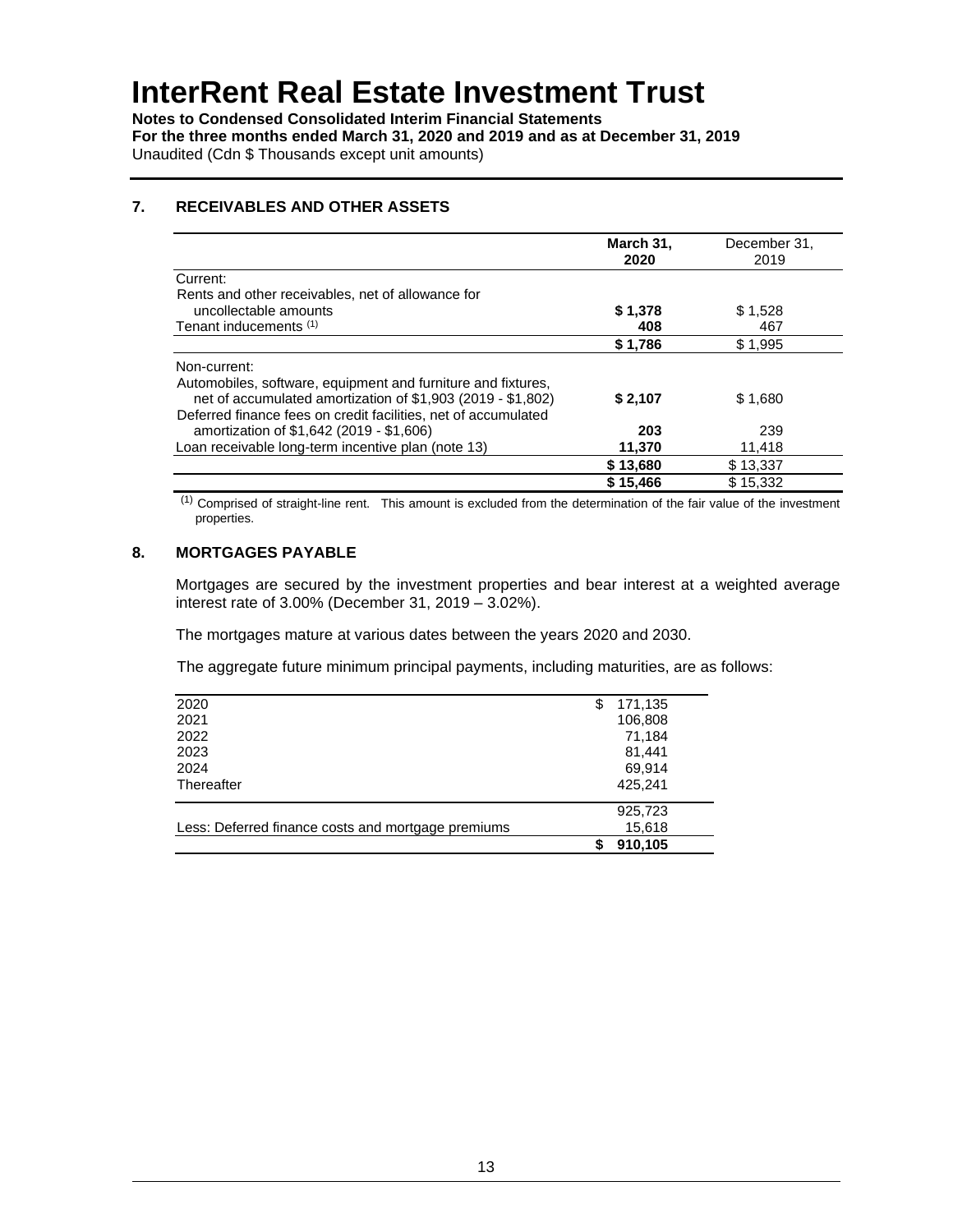**Notes to Condensed Consolidated Interim Financial Statements For the three months ended March 31, 2020 and 2019 and as at December 31, 2019** Unaudited (Cdn \$ Thousands except unit amounts)

#### **9. CREDIT FACILITIES**

|                            | March 31,<br>2020 | December 31,<br>2019     |
|----------------------------|-------------------|--------------------------|
| Demand credit facility (i) | Տ-                |                          |
| Term credit facility (ii)  | 37.245            | 20,435                   |
| Term credit facility (iii) |                   | 6,430                    |
| Term credit facility (iv)  |                   | $\overline{\phantom{0}}$ |
|                            | \$37.245          | \$26,865                 |

(i) The Trust has a \$500 (2019 - \$500) demand credit facility with a Canadian chartered bank secured by a general security agreement. The weighted average interest rate on amounts drawn during the period ended March 31, 2020 was 4.23% (2019 – 4.45%).

- (ii) The Trust has a \$55,000 (2019 \$55,000) term credit facility, maturing in 2022, with a Canadian chartered bank secured by a general security agreement and second collateral mortgages on ten (2019 – ten) of the Trust's properties. Interest is charged at a floating rate plus a pre-defined spread. The weighted average interest rate on amounts drawn during the period ended March 31, 2020 was 3.65% (2019 – 4.47%).
- (iii) The Trust has a \$25,000 (2019 \$25,000) term credit facility, maturing in 2021, with a Canadian chartered bank secured by a general security agreement, first mortgage on one (2019 – one) of the Trust's properties and second collateral mortgages on two (2019 – two) of the Trust's properties. Interest is charged at a floating rate plus a predefined spread. The weighted average interest rate on amounts drawn during the period ended March 31, 2020 was 4.38% (2019 – 4.60%).
- (iv) The Trust has a \$60,000 (2019 \$60,000) term credit facility, maturing in June 2020, with a Canadian chartered bank secured by a general security agreement, first mortgages on two (2019 – two) of the Trust's properties and second collateral mortgages on five (2019 – five) of the Trust's properties. Interest is charged at a floating rate plus a predefined spread for prime advances and banker's acceptances. The weighted average interest rate on amounts drawn during the period ended March 31, 2020 was 3.68% (2019 – 3.83%).

### **10. ACCOUNTS PAYABLE AND ACCRUED LIABILITIES**

|                           | March 31, | December 31, |
|---------------------------|-----------|--------------|
|                           | 2020      | 2019         |
| Accounts payable          | \$4,961   | \$7.219      |
| Accrued liabilities       | 16,637    | 18,328       |
| Accrued distributions     | 3,234     | 3,226        |
| Mortgage interest payable | 1.652     | 1,636        |
|                           | \$26,484  | \$30,409     |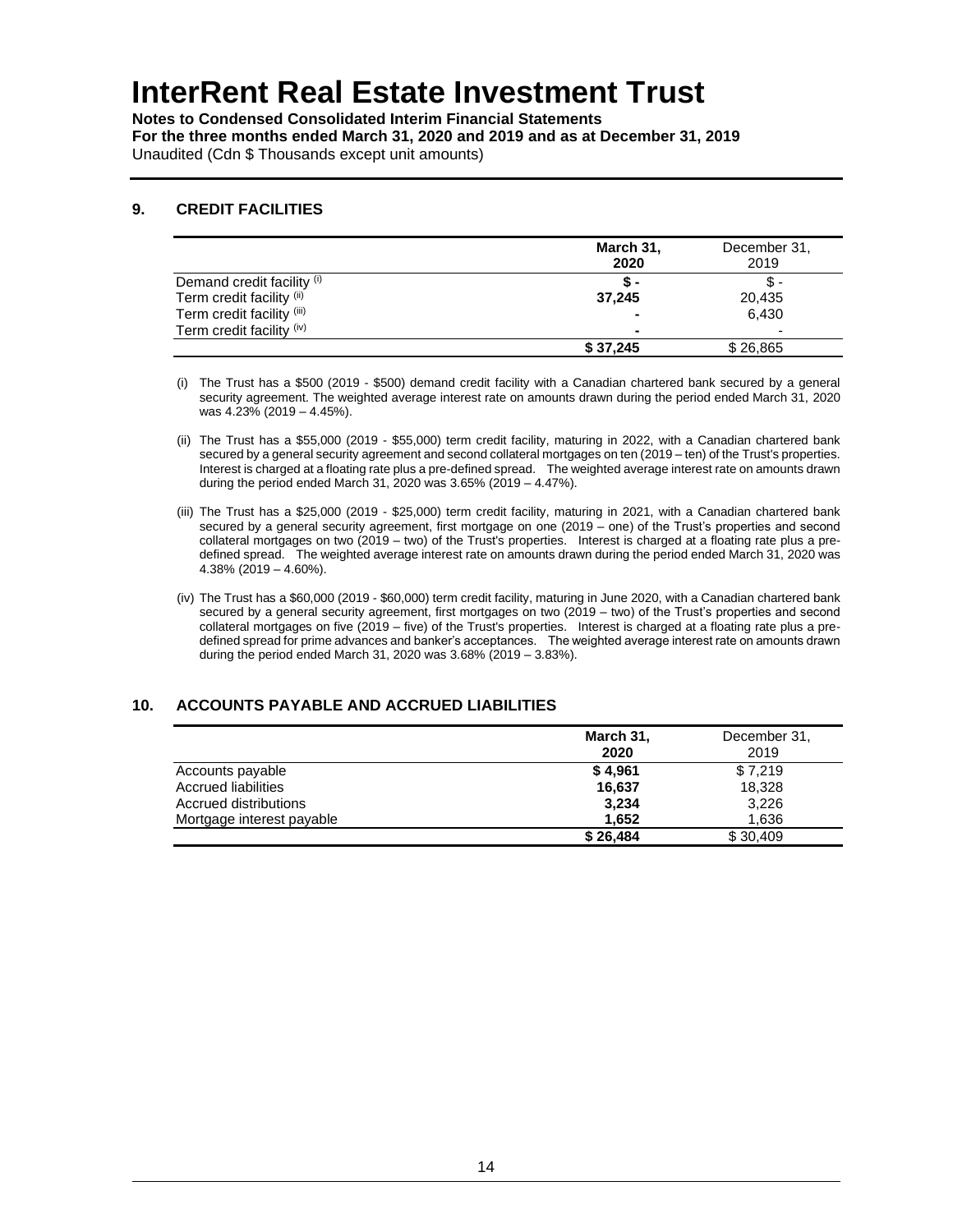**Notes to Condensed Consolidated Interim Financial Statements For the three months ended March 31, 2020 and 2019 and as at December 31, 2019** Unaudited (Cdn \$ Thousands except unit amounts)

### **11. CLASS B LP UNIT LIABILITY**

The Class B LP units are non-transferable, except under certain circumstances, but are exchangeable, on a one-for-one basis, into Trust Units at any time at the option of the holder. Prior to such exchange, distributions will be made on the exchangeable units in an amount equivalent to the distributions which would have been made had the units of Trust been issued.

The Class B LP units are exchangeable on demand for Trust Units, which in turn are redeemable into cash at the option of the holder. As such, Class B LP units are classified as a financial liability.

A summary of Class B LP Unit activity is presented below:

| 3,410,766                |
|--------------------------|
| $\overline{\phantom{0}}$ |
|                          |
| 3,410,766                |
|                          |
| 3,410,766                |
|                          |

The Class B LP Units represented an aggregate fair value of \$45,397 at March 31, 2020 (December 31, 2019 - \$53,345). The fair value represents the closing price of the Trust Units on the TSX on the reporting date, or the first trading date after the reporting date. Each Class B LP Unit is accompanied by a Special Voting Unit, which entitles the holder to receive notice of, attend and vote at all meetings of Unitholders. There is no value assigned to the Special Voting Units. The gains or losses that resulted from changes in the fair value were recorded in the consolidated statement of income.

### **12. UNIT-BASED COMPENSATION LIABILITIES**

Unit-based compensation liabilities are comprised of awards issued under the deferred unit plan ("DUP") and the unit option plan as follows:

|                                                  | March 31, 2020 | December 31, 2019 |
|--------------------------------------------------|----------------|-------------------|
| Unit-based liabilities, beginning of period      | \$66,070       | \$48.392          |
| Compensation expense - deferred unit plan        | 2.926          | 5,360             |
| Compensation expense - unit option plan          |                | 51                |
| $DRIP^{(1)}$ expense – deferred unit plan        | 328            | 1.205             |
| DUP units converted, cancelled and forfeited     | (389)          | (2,296)           |
| Unit options exercised and expired               | (601)          | (1, 110)          |
| (Gain)/Loss on fair value of liability (note 17) | (14,761)       | 14,468            |
| Unit-based liabilities, end of period            | \$53,573       | \$66,070          |

 $(1)$  Distribution reinvestment plan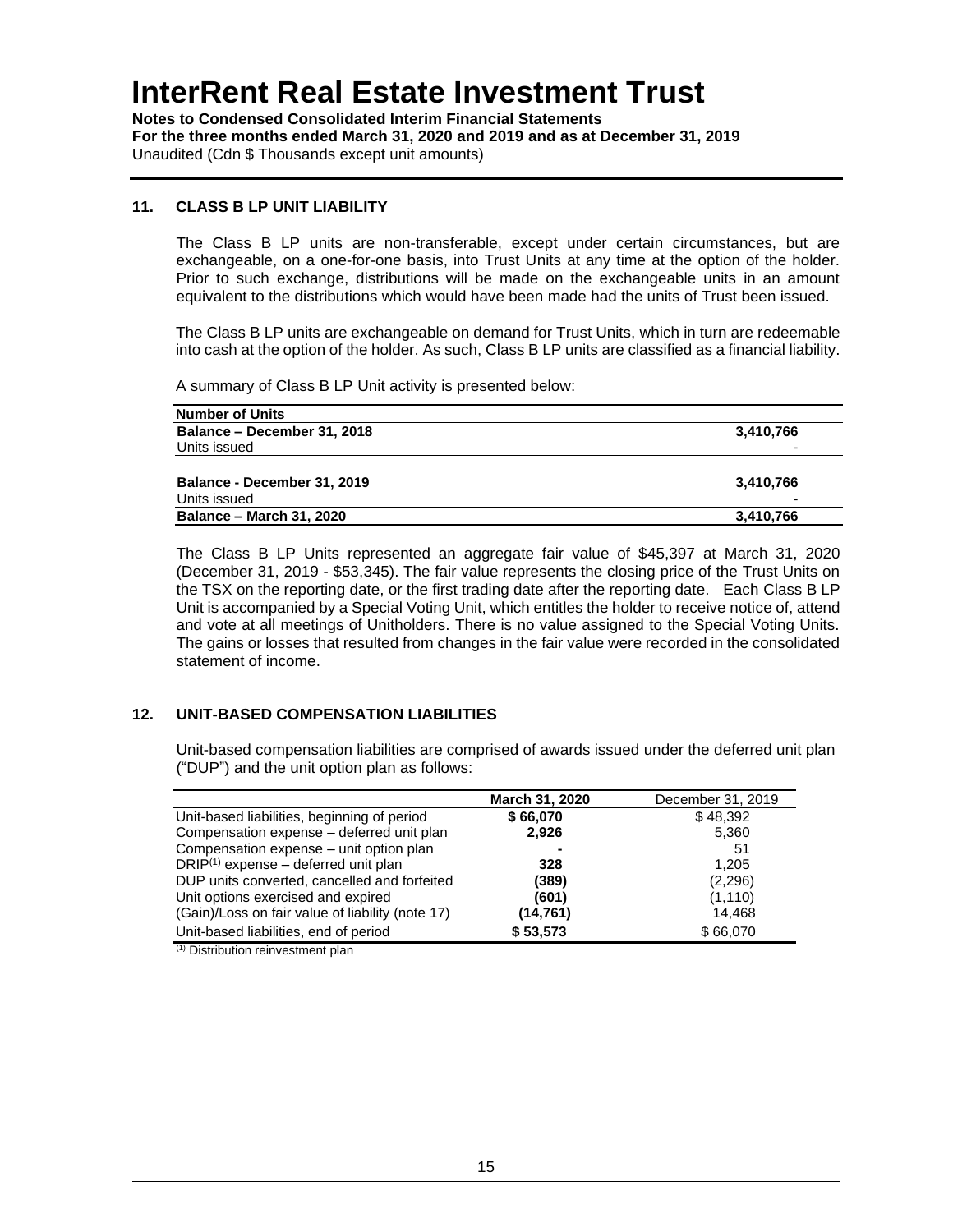**Notes to Condensed Consolidated Interim Financial Statements For the three months ended March 31, 2020 and 2019 and as at December 31, 2019** Unaudited (Cdn \$ Thousands except unit amounts)

### **12. UNIT-BASED COMPENSATION LIABILITIES (Continued)**

Unit options and deferred units are settled with the issuance of Trust Units. However, due to the fact that Trust Units are redeemable, awards of unit options and deferred units are considered to be cash-settled. As such, the fair value of unit options and deferred units are recognized as a financial liability and re-measured at each reporting date, with changes recognized in the statement of income.

The maximum number of Trust Units issuable under the Trust's equity incentive compensation plans, which includes the DUP and unit options, as well as the long-term incentive plan (note 13) is 7% of the issued and outstanding Trust Units.

### **(i) DEFERRED UNIT PLAN**

The deferred unit plan entitles trustees, officers and employees, at the participant's option, to elect to receive deferred units (elected portion) in consideration for trustee fees or bonus compensation under the employee incentive plan, as the case may be. The Trust matches the elected portion of the deferred units received. The matched portion of the deferred units vest 50% on the third anniversary and 25% on each of the fourth and fifth anniversaries, subject to provisions for earlier vesting in certain events. The deferred units earn additional deferred units for the distributions that would otherwise have been paid on the deferred units (i.e. had they instead been issued as Trust Units on the date of grant).

A summary of Deferred Unit activity is presented below:

| <b>Number of Units</b>                              |           |
|-----------------------------------------------------|-----------|
| Balance - December 31, 2018                         | 3,942,911 |
| Units issued under deferred unit plan               | 376.081   |
| Reinvested distributions on deferred units          | 85.135    |
| Deferred units exercised into Trust Units           | (76, 697) |
| Deferred units purchased and cancelled              | (75, 871) |
| Deferred units cancelled                            | (22,635)  |
|                                                     |           |
| Balance - December 31, 2019                         | 4,228,924 |
| Units issued under deferred unit plan               | 269.198   |
| Reinvested distributions on deferred units          | 20.148    |
| Deferred units exercised into Trust Units (note 14) | (9,250)   |
| Deferred units purchased and cancelled              | (8,250)   |
| Deferred units cancelled                            | (7,883)   |
| <b>Balance - March 31, 2020</b>                     | 4,492,887 |

The fair value of each unit granted is determined based on the weighted average observable closing market price of the REIT's Trust Units for the ten trading days preceding the date of grant.

The aggregate fair value of vested deferred units was \$48,579 at March 31, 2020 (December 31, 2019 - \$58,834). The fair value of the vested deferred units represents the closing price of the Trust Units on the TSX on the reporting date, or the first trading date after the reporting date, representing the fair value of the redemption price.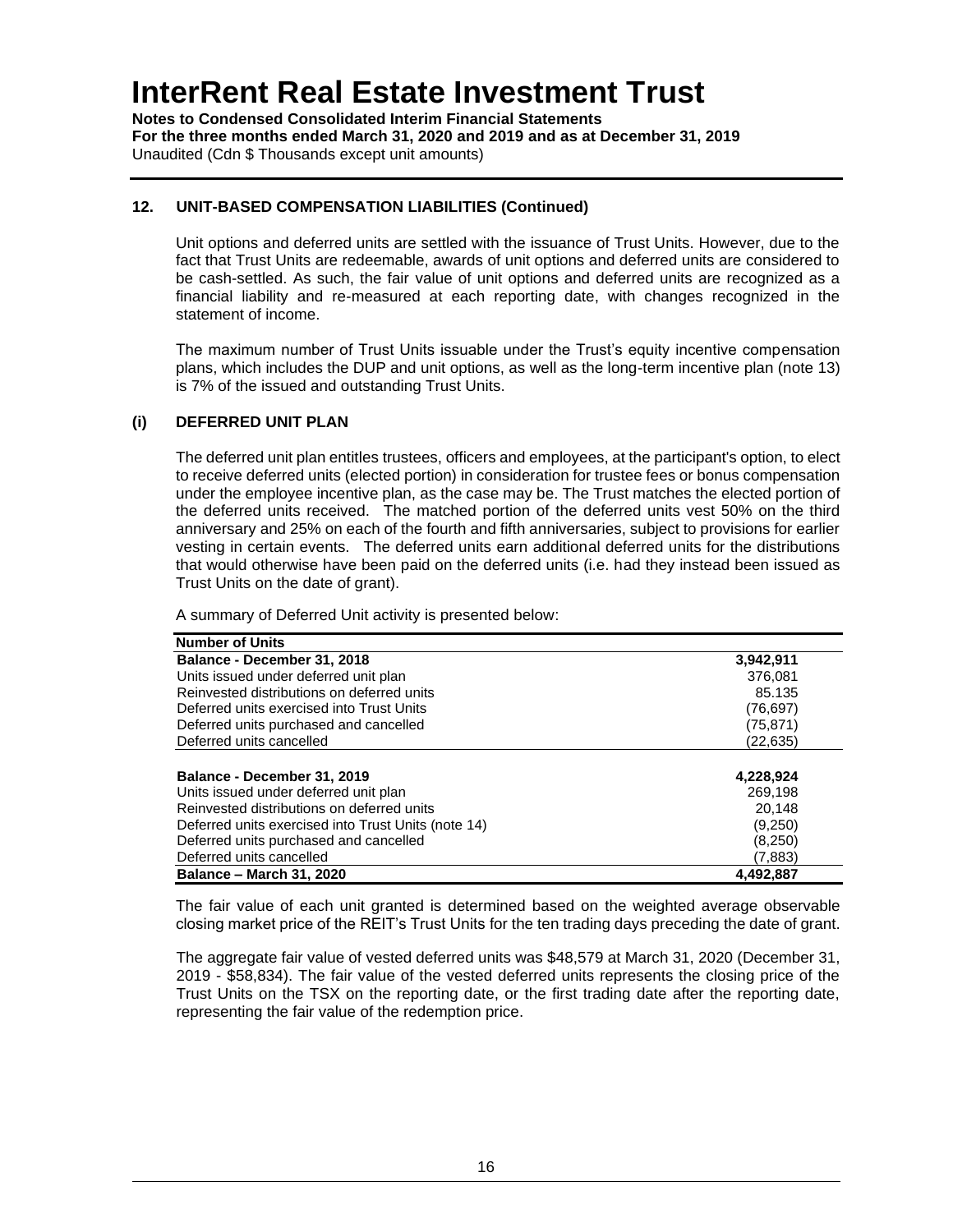**Notes to Condensed Consolidated Interim Financial Statements For the three months ended March 31, 2020 and 2019 and as at December 31, 2019** Unaudited (Cdn \$ Thousands except unit amounts)

### **12. UNIT-BASED COMPENSATION LIABILITIES (Continued)**

### **(ii) UNIT OPTIONS**

The Trust has a unit option plan and provides for options to be granted to the benefit of employees, Trustees and certain other third parties. The exercise price of options granted under the unit option plan will be determined by the Trustees, but will be at least equal to the volume weighted average trading price of the Trust Units for the five trading days immediately prior to the date the option was granted. The term of any option granted shall not exceed 10 years or such other maximum permitted time period under applicable regulations. At the time of granting options, the Board of Trustees determines the time, or times, when an option or part of an option shall be exercisable. The Trust will not provide financial assistance to any optionee in connection with the exercise of options.

Options granted, exercised and expired during the three months ended March 31 are as follows:

|                              | 2020                      |                                           | 2019                      |                                           |
|------------------------------|---------------------------|-------------------------------------------|---------------------------|-------------------------------------------|
|                              | <b>Number</b><br>of units | <b>Weighted average</b><br>exercise price | <b>Number</b><br>of units | <b>Weighted average</b><br>exercise price |
| Balance, beginning of period | 854.140                   | \$6.11                                    | 1,006,585                 | \$6.11                                    |
| Exercised                    | (68,395)                  | \$5.51                                    | (66.940)                  | \$5.81                                    |
| Balance, end of period       | 785,745                   | \$6.16                                    | 939,645                   | \$6.13                                    |

Options outstanding at March 31, 2020:

| <b>Exercise price</b> | <b>Number of units</b> | <b>Remaining life in</b><br>vears | <b>Number of units</b><br>exercisable |
|-----------------------|------------------------|-----------------------------------|---------------------------------------|
| \$2.13                | 25,000                 | 1.23                              | 25,000                                |
| \$5.50                | 55,000                 | 2.43                              | 55,000                                |
| \$5.65                | 252,500                | 3.21                              | 252,500                               |
| \$5.81                | 225.500                | 4.72                              | 225,500                               |
| \$7.67                | 227.745                | 7.33                              | 227,745                               |
|                       | 785,745                |                                   | 785,745                               |

Total compensation expense for the three months was \$nil (2019 - \$22). Compensation cost was determined based on an estimate of the fair value using the Black-Scholes option pricing model at date of grant using the following weighted average assumptions for the 2017 grant: market price of unit \$7.86, expected option life 6 years, risk-free interest rate 1.67%, expected volatility, based on historical, 25% and expected distribution yield 5.0%.

The weighted average market price of options exercised in the three months ended March 31, 2020 was \$16.05.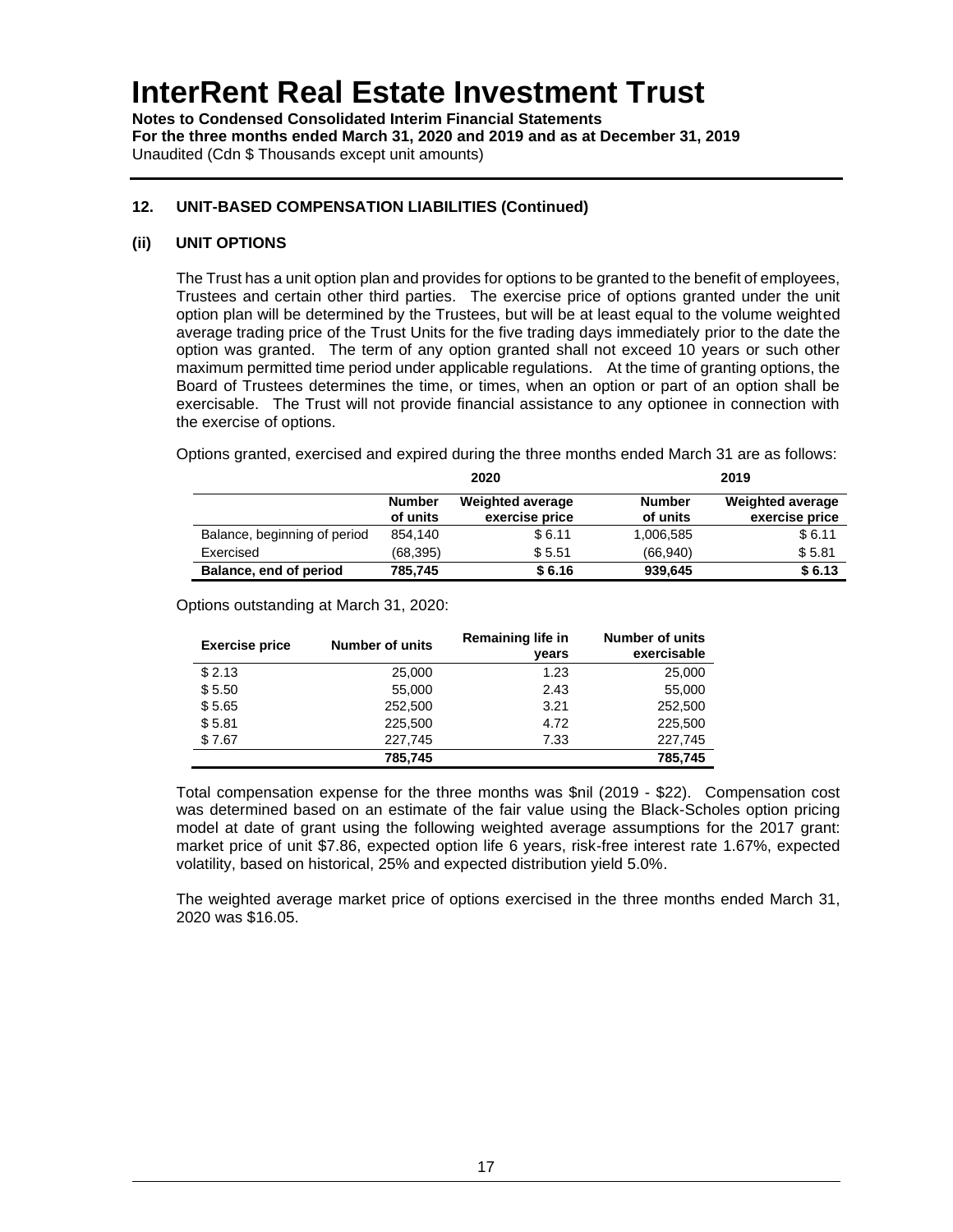**Notes to Condensed Consolidated Interim Financial Statements For the three months ended March 31, 2020 and 2019 and as at December 31, 2019** Unaudited (Cdn \$ Thousands except unit amounts)

### **12. UNIT-BASED COMPENSATION LIABILITIES (Continued)**

The unit options represented an aggregate fair value of \$4,994 at March 31, 2020 (December 31, 2019 - \$7,236). The fair value of unit options is re-valued at each reporting period based on an estimate of the fair value using the Black-Scholes option pricing model using the following weighted average valuation assumptions:

|                                           | March 31, 2020 | December 31, 2019 |
|-------------------------------------------|----------------|-------------------|
| Market price of Unit                      | \$13.31        | \$15.64           |
| Expected option life                      | 1.7 years      | 1.7 years         |
| Risk-free interest rate                   | 0.52%          | 1.67%             |
| Expected volatility (based on historical) | 27%            | 17%               |
| Expected distribution yield               | 5.0%           | 5.0%              |

### **13. LONG-TERM INCENTIVE PLAN**

The Board of Trustees may award long-term incentive plan ("LTIP") units to certain officers and key employees, collectively the "Participants". The maximum number of Trust Units issuable under the Trust's equity incentive compensation plans, which includes the long-term incentive plan, as well as the DUP and unit option plan (note 12) is 7% of the issued and outstanding Trust Units. The Participants can subscribe for Trust Units at a purchase price equal to the weighted average trading price of the Trust Units for the five trading days prior to issuance. The purchase price is payable in instalments, with an initial instalment of 5% paid when the Trust Units are issued. The balance represented by a loan receivable (note 7) is due over a term not exceeding ten years. Participants are required to pay interest at a ten-year fixed rate based on the Trust's fixed borrowing rate for long-term mortgage financing and are required to apply cash distributions received on these units toward the payment of interest and the remaining instalments. Participants may pre-pay any remaining instalments at their discretion. The Trust has recourse on the loans receivable and has reasonable assurance that the Trust will collect the full amount of the loan receivable. The loans receivable are secured by the units as well as the distributions on the units. If a Participant fails to pay interest and/or principal, the Trust can enforce repayment which may include the election to reacquire or sell the units in satisfaction of the outstanding amounts.

| Date of award      | <b>Number of units</b> | Interest rate | Loan receivable |
|--------------------|------------------------|---------------|-----------------|
| March 8, 2012      | 250,000                | 3.57%         | 739             |
| June 29, 2012      | 50,000                 | 3.35%         | 161             |
| September 11, 2012 | 100,000                | 3.35%         | 460             |
| June 27, 2013      | 175.000                | 3.85%         | 851             |
| December 16, 2014  | 100,000                | 3.27%         | 511             |
| June 9, 2015       | 75,000                 | 3.44%         | 433             |
| June 30, 2016      | 285,000                | 2.82%         | 2,057           |
| July 28, 2017      | 465,000                | 3.09%         | 3,323           |
| March 5, 2018      | 310,000                | 3.30%         | 2,835           |
|                    | 1,810,000              |               | \$11,370        |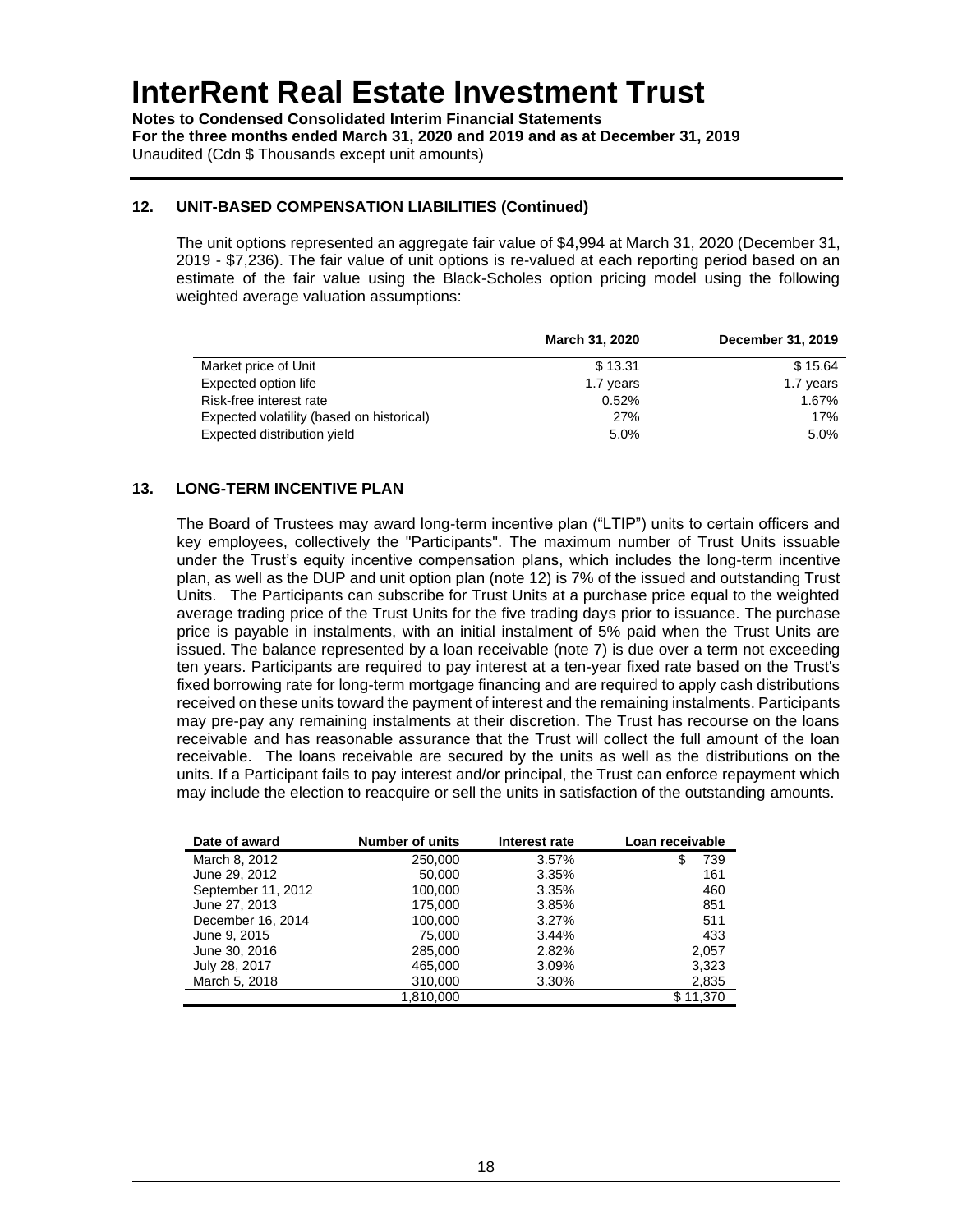**Notes to Condensed Consolidated Interim Financial Statements For the three months ended March 31, 2020 and 2019 and as at December 31, 2019** Unaudited (Cdn \$ Thousands except unit amounts)

### **14. TRUST UNITS**

As a result of the redeemable feature of the Trust Units, the Trust Units are defined as a financial liability; however, for the purposes of financial statement classification and presentation, the Trust Units are presented as equity instruments in accordance with IAS 32, Financial Instruments.

|                                                        | <b>Trust Units</b> | Amount    |
|--------------------------------------------------------|--------------------|-----------|
| Balance - December 31, 2018                            | 106,032,017        | \$558,615 |
| Issued from prospectus                                 | 14,375,000         | 201,250   |
| Unit issue costs                                       |                    | (8,559)   |
| Units Issued under the deferred unit plan (note 12(i)) | 76.697             | 1.045     |
| Units Issued under distribution reinvestment plan      | 842,562            | 11,888    |
| Units Issued from options exercised (note 12(ii))      | 152.445            | 2,043     |
| Balance - December 31, 2019                            | 121,478,721        | \$766,282 |
| Units Issued under the deferred unit plan (note 12(i)) | 9,250              | 165       |
| Units Issued under distribution reinvestment plan      | 226,905            | 3,648     |
| Units Issued from options exercised (note 12(ii))      | 68,395             | 978       |
| <b>Balance - March 31, 2020</b>                        | 121,783,271        | \$771.073 |

On July 9, 2019 the Trust completed a bought deal prospectus offering whereby it issued 14,375,000 Trust Units for cash proceeds of \$201,250 and incurred \$8,559 in issue cost.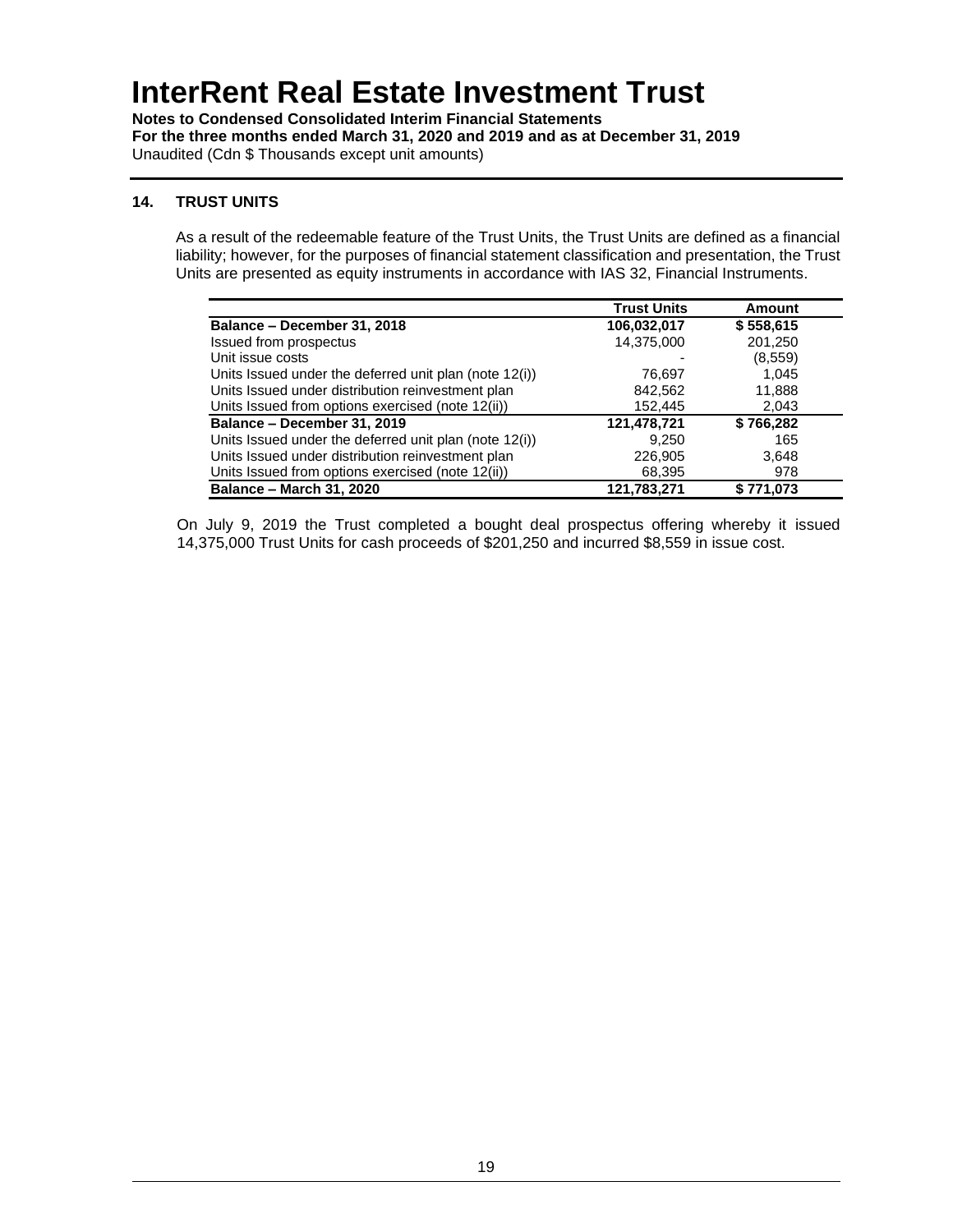**Notes to Condensed Consolidated Interim Financial Statements For the three months ended March 31, 2020 and 2019 and as at December 31, 2019** Unaudited (Cdn \$ Thousands except unit amounts)

### **14. TRUST UNITS (Continued)**

#### **Declaration of Trust**

The Declaration of Trust authorizes the Trust to issue an unlimited number of units for consideration and on terms and conditions established by the Trustees without the approval of any unitholders. The interests in the Trust are represented by two classes of units: a class described and designated as "Trust Units" and a class described and designated as "Special Voting Units". The beneficial interests of the two classes of units are as follows:

#### **(a) Trust Units**

Trust Units represent an undivided beneficial interest in the Trust and in distributions made by the Trust. The Trust Units are freely transferable, subject to applicable securities regulatory requirements. Each Trust Unit entitles the holder to one vote at all meetings of unitholders. Except as set out under the redemption rights below, the Trust Units have no conversion, retraction, redemption or pre-emptive rights.

Trust Units are redeemable at any time, in whole or in part, on demand by the holders. Upon receipt by the Trust of a written redemption notice and other documents that may be required, all rights to and under the Trust Units tendered for redemption shall be surrendered and the holder shall be entitled to receive a price per Trust Unit equal to the lesser of:

- i) 90% of the "market price" of the Trust Units on the principal market on which the Trust Units are quoted for trading during the twenty-day period ending on the trading day prior to the day on which the Trust Units were surrendered to Trust for redemption; and
- ii) 100% of the "closing market price" of the Trust Units on the principal market on which the Trust Units are quoted for trading on the redemption notice date.

### **(b) Special Voting Units**

The Declaration of Trust provides for the issuance of an unlimited number of Special Voting Units that will be used to provide voting rights to holders of Class B LP units or other securities that are, directly or indirectly, exchangeable for Trust Units.

Each Special Voting Unit entitles the holder to the number of votes at any meeting of unitholders, which is equal to the number of Trust Units that may be obtained upon surrender of the Class B LP unit to which the Special Voting Unit relates. The Special Voting Units do not entitle or give any rights to the holders to receive distributions or any amount upon liquidation, dissolution or winding-up of Trust. There is no value assigned to the Special Voting Units.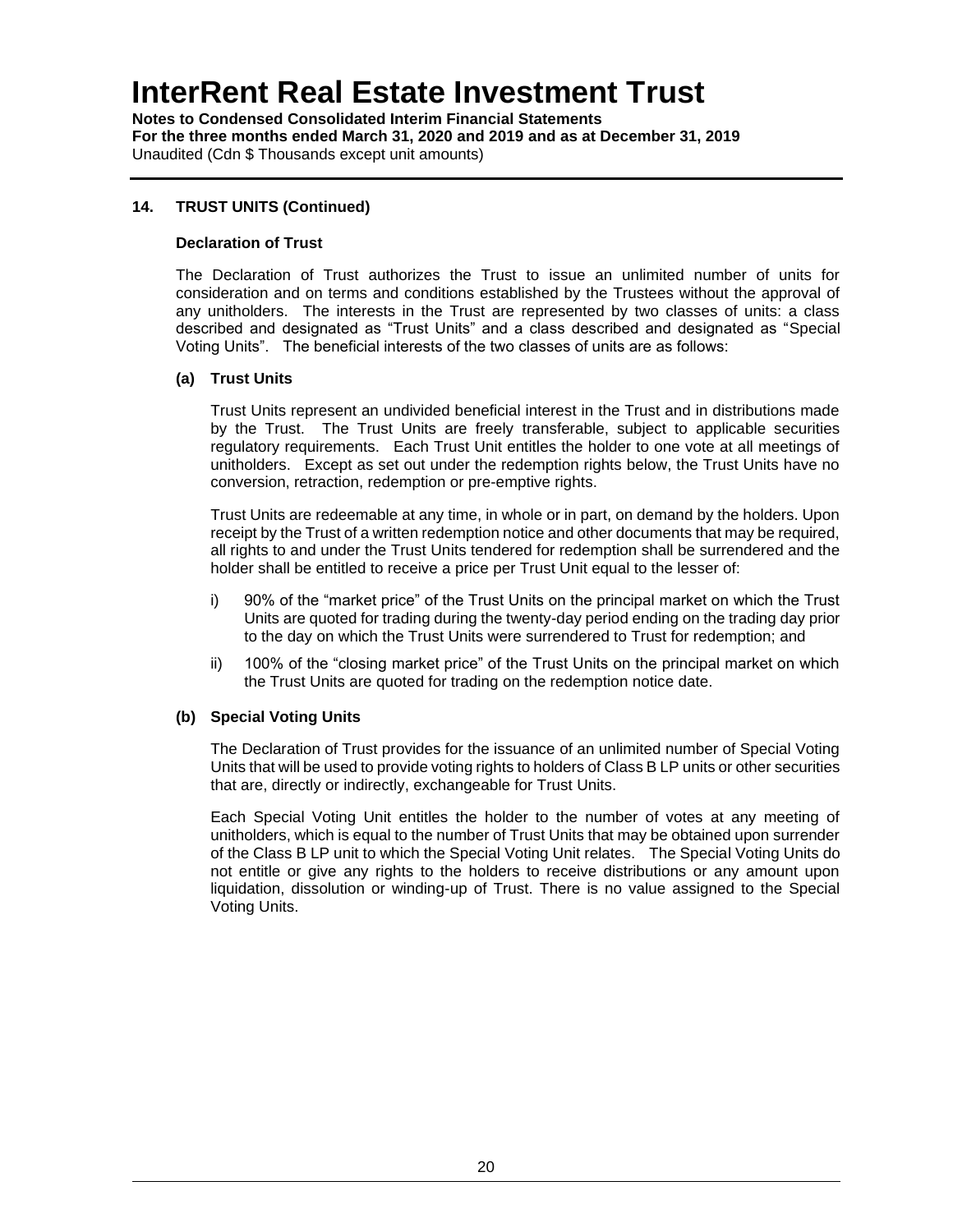**Notes to Condensed Consolidated Interim Financial Statements For the three months ended March 31, 2020 and 2019 and as at December 31, 2019** Unaudited (Cdn \$ Thousands except unit amounts)

#### **15. REVENUE FROM INVESTMENT PROPERTIES**

The components of revenue from investments properties are as follows:

|                                            | 2020            | 2019            |
|--------------------------------------------|-----------------|-----------------|
| Lease revenue (1)<br>Non-lease revenue (2) | \$38,476<br>892 | \$32,959<br>772 |
|                                            | \$39,368        | \$33,731        |

 $(1)$  Consists of lease revenue from residential, parking and commercial tenants

<sup>(2)</sup> Consists of revenue from non-lease items such as laundry, commercial common area maintenance and ancillary services

### **16. FINANCING COSTS**

|                                                             | 2020    | 2019    |
|-------------------------------------------------------------|---------|---------|
| Mortgages payable                                           | \$6,721 | \$6,233 |
| Credit facilities                                           | 474     | 356     |
| Interest income                                             | (100)   | (130)   |
| Interest capitalized to land held for development           | (328)   | (418)   |
| Interest expense                                            | 6,767   | 6.041   |
| Amortization of deferred finance costs on mortgages         | 265     | 228     |
| Amortization of deferred finance costs on credit facilities | 36      | 65      |
| Amortization of fair value on assumed debt                  | (148)   | (62)    |
|                                                             | \$6.920 | \$6,272 |

### **17. OTHER FAIR VALUE GAINS/(LOSSES)**

|                                                        | 2020     | 2019       |
|--------------------------------------------------------|----------|------------|
| Class B LP unit liability                              | \$7,948  | \$ (5,082) |
| Unit-based compensation liability (deferred unit plan) | 13.120   | (7,610)    |
| Unit-based compensation liability (option plan)        | 1.641    | (1.256)    |
|                                                        | \$22,709 | \$(13,948) |

### **18. INTEREST ON UNITS CLASSIFIED AS FINANCIAL LIABILITIES**

|                                                                                     | 2020         | 2019         |
|-------------------------------------------------------------------------------------|--------------|--------------|
| Class B LP unit liability<br>Unit-based compensation liability (deferred unit plan) | \$264<br>328 | \$247<br>289 |
|                                                                                     | \$592        | \$536        |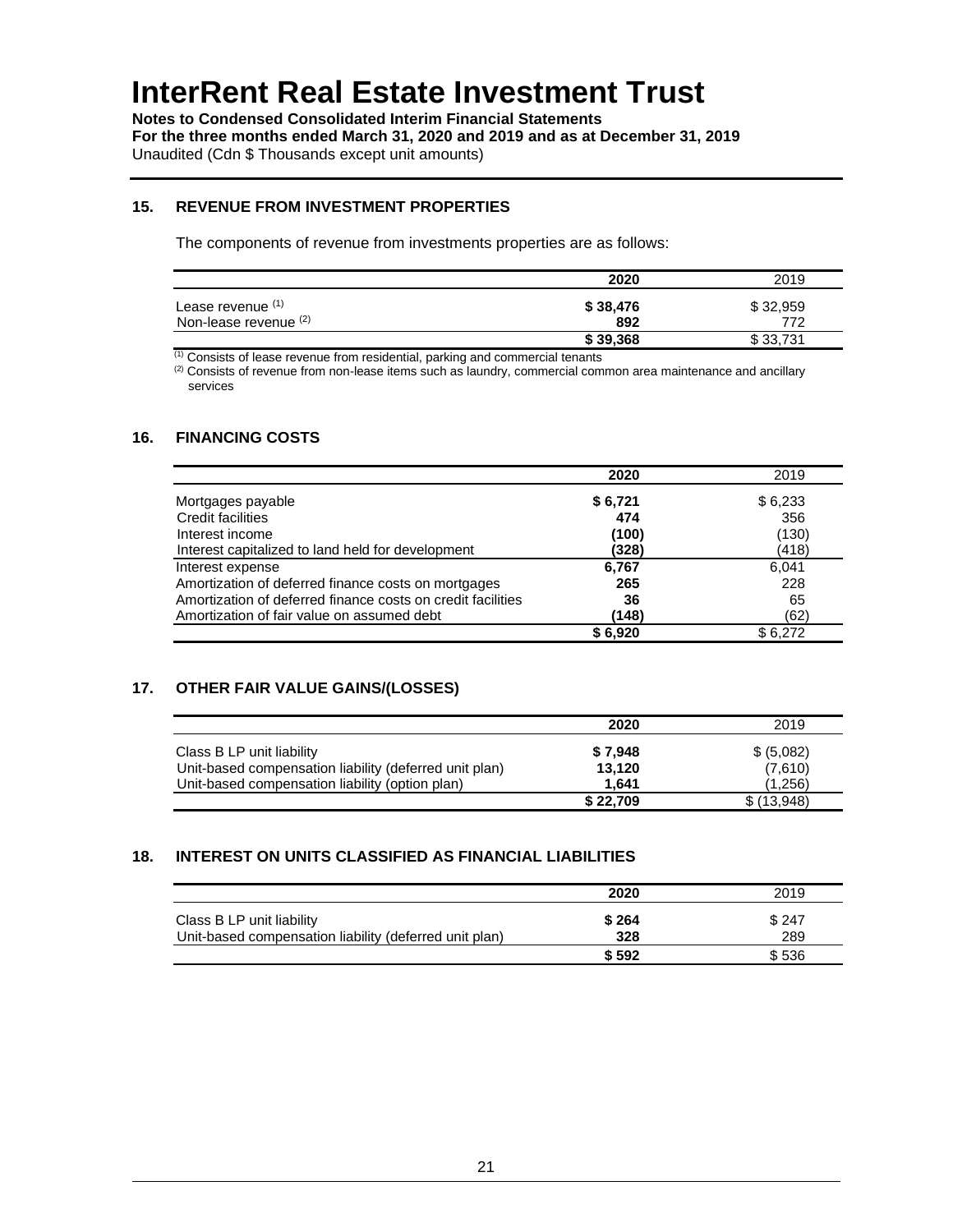**Notes to Condensed Consolidated Interim Financial Statements For the three months ended March 31, 2020 and 2019 and as at December 31, 2019** Unaudited (Cdn \$ Thousands except unit amounts)

### **19. SUPPLEMENTAL CASH FLOW INFORMATION**

#### **(a) Net change in non-cash operating assets and liabilities**

|                                          | 2020       | 2019    |
|------------------------------------------|------------|---------|
| Receivables and other assets             | \$ (457)   | \$487   |
| Prepaid and deposits                     | (3, 121)   | 2.423   |
| Accounts payable and accrued liabilities | (2,542)    | (1,673) |
| Tenant rental deposits                   | (492)      | (232)   |
|                                          | \$ (6,612) | \$1.005 |

#### **(b) Net cash distributions to unitholders**

|                                                   | 2020     | 2019    |
|---------------------------------------------------|----------|---------|
| Distributions declared to unitholders             | \$9.431  | \$7,703 |
| Add: Distributions payable at beginning of period | 3.138    | 2,563   |
| Less: Distributions payable at end of period      | (3, 146) | (2,571) |
| Less: Distributions to participants in the DRIP   | (3.649)  | (2.664) |
|                                                   | \$5,774  | \$5,031 |

#### **(c) Interest paid**

|                                                       | 2020    | 2019     |
|-------------------------------------------------------|---------|----------|
| Interest expense                                      | \$6,767 | \$6,041  |
| Add: Mortgage interest payable at beginning of period | 1,636   | 1.512    |
| Less: Mortgage interest payable at end of period      | (1,652) | (1, 540) |
| Add: Interest capitalized                             | 328     | 418      |
| Add: Interest income received                         | 100     | 130      |
|                                                       | \$7,179 | \$6.561  |

#### **(d) Reconciliation of liabilities arising from financing activities**

| Mortgages payable              |    | 2020     | 2019          |
|--------------------------------|----|----------|---------------|
| Balance, beginning of year     | S  | 897,008  | \$<br>817,512 |
| Mortgage advances              |    | 42,227   |               |
| Assumed mortgages              |    |          | 26,955        |
| Repayment of mortgages         |    | (13,512) | (10, 149)     |
|                                |    | 925,723  | 834,318       |
|                                |    |          |               |
| <b>Credit Facilities</b>       |    | 2020     | 2019          |
| Balance, beginning of year     | \$ | 26,865   | \$<br>23,550  |
| Advances of credit facilities  |    | 10,380   | 14.990        |
| Repayment of credit facilities |    |          |               |
|                                | œ  | 37,245   | 38,540        |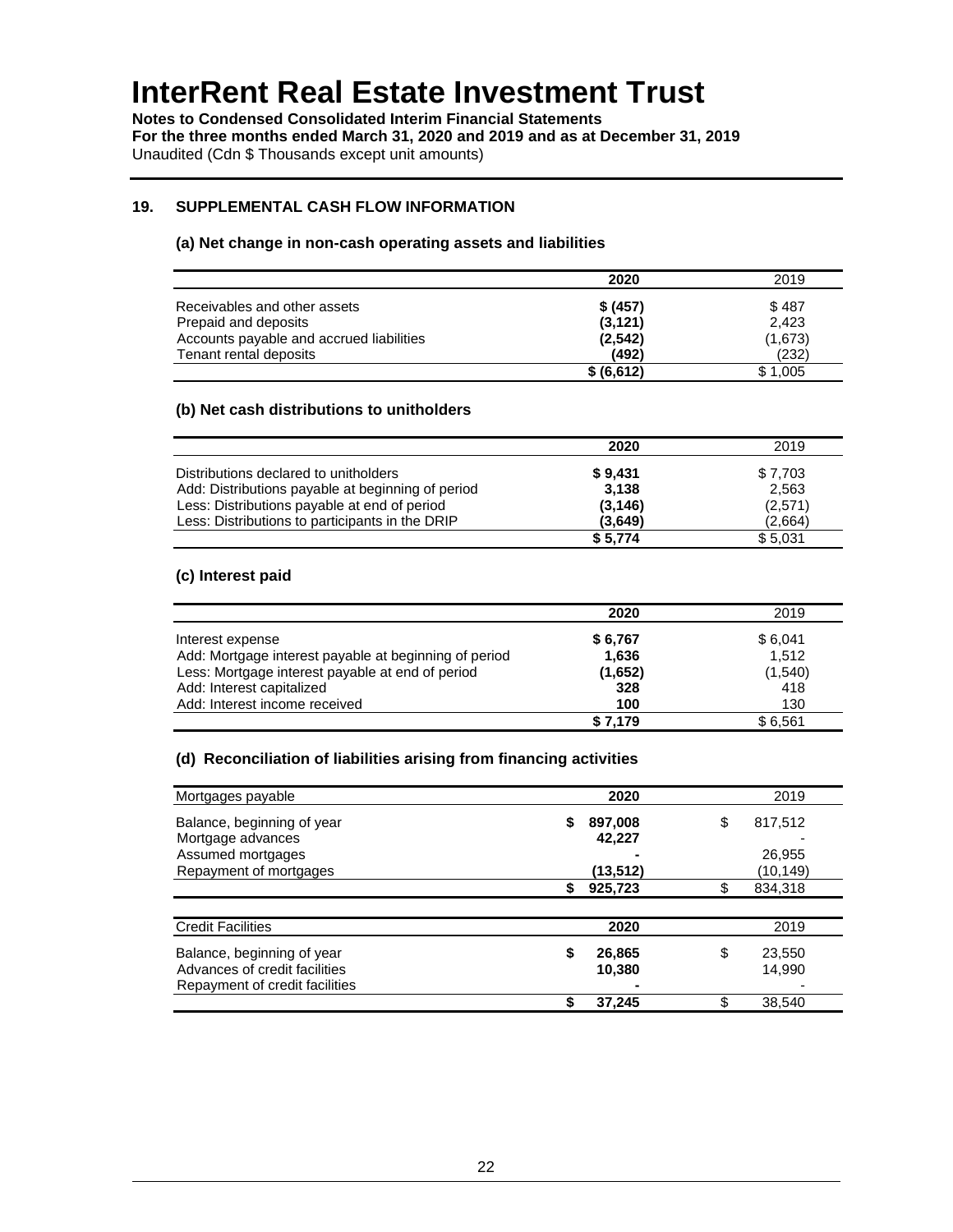**Notes to Condensed Consolidated Interim Financial Statements For the three months ended March 31, 2020 and 2019 and as at December 31, 2019** Unaudited (Cdn \$ Thousands except unit amounts)

### **20. CAPITAL RISK MANAGEMENT**

The Trust's objectives in managing capital are to ensure sufficient liquidity to pursue its strategy of organic growth combined with strategic acquisitions and to provide returns to its unitholders. The Trust defines capital that it manages as the aggregate of its unitholders' equity, which is comprised of issued capital and retained earnings, Class B LP units and deferred unit capital and options recorded as unit-based compensation liabilities.

The Trust manages its capital structure and makes adjustments to it in light of general economic conditions, the risk characteristics of the underlying assets and the Trust's working capital requirements. In order to maintain or adjust its capital structure, the Trust, upon approval from its Board of Trustees, may issue or repay long-term debt, issue units, repurchase units through a normal course issuer bid, pay distributions or undertake other activities as deemed appropriate under the specific circumstances. The Board of Trustees reviews and approves any material transactions out of the ordinary course of business, including approval of all acquisitions of investment properties, as well as capital and operating budgets.

The Trust monitors capital using a debt to gross book value ratio, as defined in the Declaration of Trust which requires the Trust to maintain a debt to gross book value ratio below 75%. As at March 31, 2020, the debt to gross book value ratio is 33.4% (December 31, 2019 – 32.5%).

In addition, the Trust is subject to financial covenants in its mortgages payable and credit facilities such as minimum tangible net worth, interest coverage, debt service coverage and leverage ratio (similar to debt to gross book value as calculated in the Declaration of Trust). The Trust was in compliance with all financial covenants throughout the three month period ended March 31, 2020 and the year ended December 31, 2019.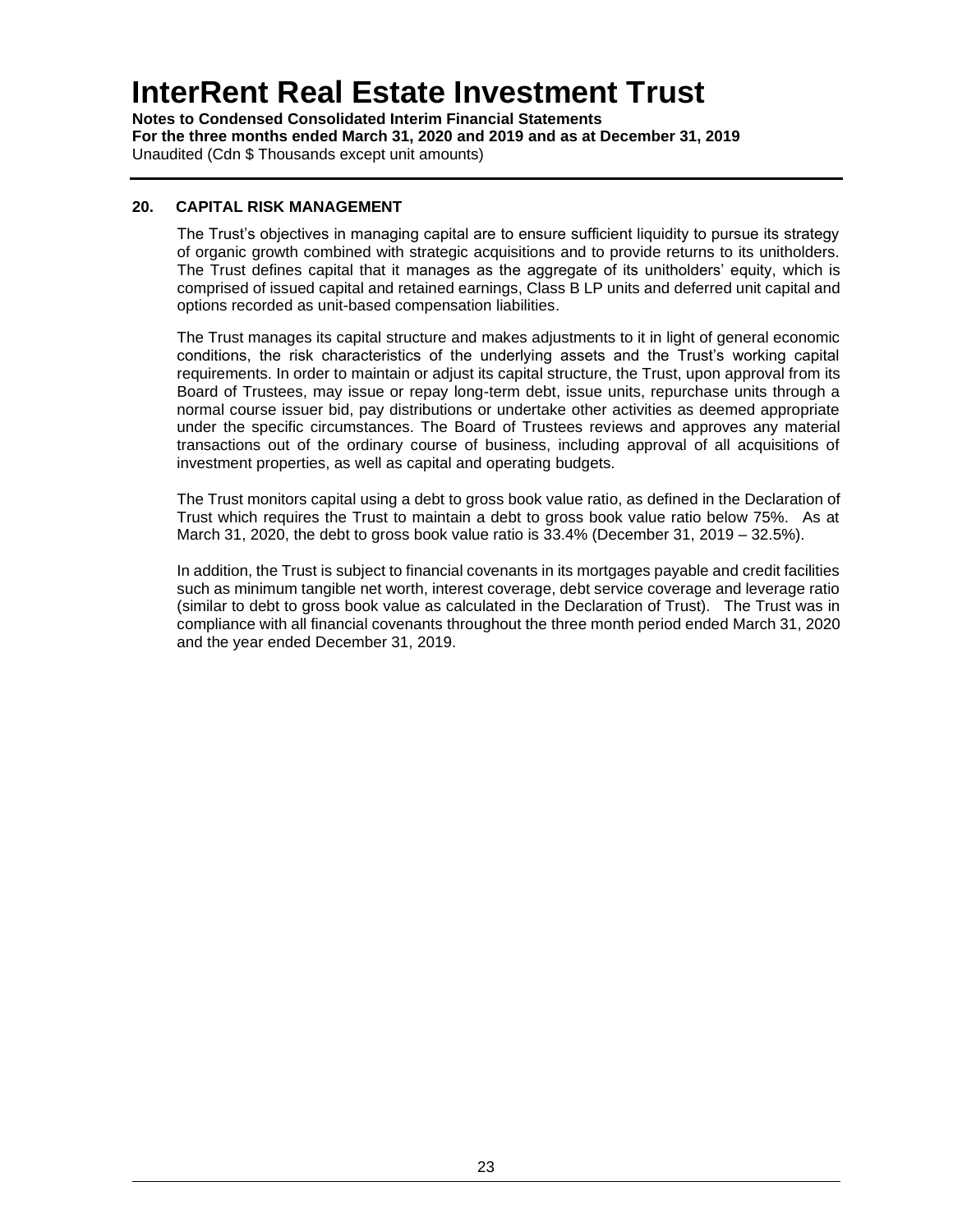**Notes to Condensed Consolidated Interim Financial Statements For the three months ended March 31, 2020 and 2019 and as at December 31, 2019** Unaudited (Cdn \$ Thousands except unit amounts)

### **21. FINANCIAL RISK MANAGEMENT**

#### **a) Overview**

The Trust is exposed to credit risk, liquidity risk and market risk. The Trust's primary risk management objective is to protect earnings and cash flow and, ultimately, unitholders value. Risk management strategies, as discussed below, are designed and implemented to ensure the Trust's risks and the related exposures are consistent with its business objectives and risk tolerance.

On March 11, 2020, the World Health Organization declared COVID-19 a global pandemic. The duration and impact of the COVID-19 pandemic on the Trust is unknown at this time but has resulted in the federal and provincial governments enacting emergency measures to combat the spread of the virus. These measures, which include the implementation of travel bans, self-imposed quarantine periods and social distancing, have caused material disruption to businesses globally resulting in an economic slowdown. Uncertain economic conditions resulting from the COVID-19 outbreak may, in the short or long term, materially adversely impact: the Trust's tenants and their ability to pay rent (credit risk); and/or, the debt and equity markets and the Trust's ability to access debt and/or capital on acceptable terms, or at all (liquidity risk), all of which could materially adversely affect the Trust's operations and financial performance.

### **b) Credit Risk**

The Trust's credit risk is attributable to its rents and other receivables and loan receivable longterm incentive plan.

Credit risk arises from the possibility that: (i) tenants may experience financial difficulty and be unable to fulfil their lease commitments; and (ii) a party defaults on the repayment of their debt causing a financial loss to the Trust.

For its rents receivable, the Trust conducts credit assessments for all prospective tenants and, where permitted, obtains a security deposit to assist in potential recoveries. The Trust monitors its collection process on a monthly basis and all receivables from past tenants and tenant receivables over 30 days are provided for in allowances for doubtful accounts.

Credit risk relating to other receivables and loan receivable long-term incentive plan is mitigated through recourse against such parties and/or the underlying security. These receivables are considered to have low credit risk.

At March 31, 2020, the Trust had past due rents and other receivables of \$2,640 (December 31, 2019 - \$2,674), net of an allowance for doubtful accounts of \$1,262 (December 31, 2019 - \$1,147) which adequately reflects the Trust's credit risk.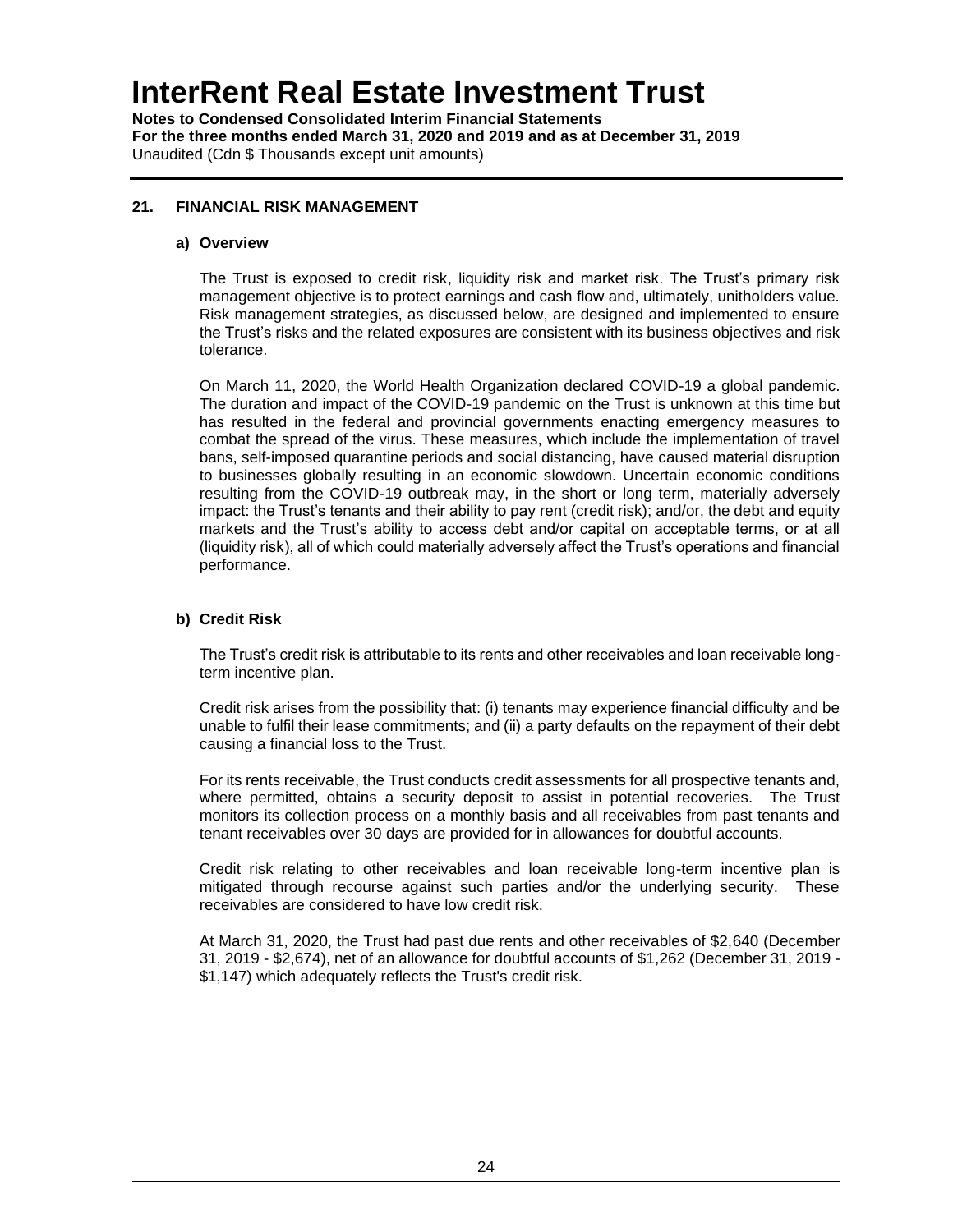**Notes to Condensed Consolidated Interim Financial Statements For the three months ended March 31, 2020 and 2019 and as at December 31, 2019** Unaudited (Cdn \$ Thousands except unit amounts)

### **21. FINANCIAL RISK MANAGEMENT (Continued)**

#### **c) Liquidity Risk**

Liquidity risk is the risk that the Trust will not be able to meet its financial obligations as they fall due. The Trust manages liquidity risk through the management of its capital structure and financial leverage, as outlined in note 20 to the consolidated financial statements. It also manages liquidity risk by continuously monitoring actual and projected cash flows to ensure that it will always have sufficient liquidity to meet its liabilities (excluding derivative and other financial instruments reported as liabilities at fair value) when due, under both normal and stressed conditions, without incurring unacceptable losses or risking damage to the Trust's reputation. In addition, liquidity and capital availability risks are mitigated by diversifying the Trust's sources of funding, maintaining a staggered debt maturity profile and actively monitoring market conditions.

As at March 31, 2020, the Trust had credit facilities as described in note 9.

The Trust continues to refinance the outstanding debts as they mature. Given the Trust's available credit and its available liquid resources from both financial assets and on-going operations, management assesses the Trust's liquidity risk to be low.

The undiscounted contractual maturities and repayment obligations of the Trust's financial liabilities, excluding unit-based compensation liabilities and Class B LP unit liability as their redemption time is uncertain, as at March 31, 2020 are as follows:

| Year       | <b>Mortgages</b><br>payable | Mortgage<br>interest <sup>(1)</sup> | <b>Credit</b><br>facilities | <b>Accounts</b><br>payable and<br>accrued<br><b>liabilities</b> | Total       |
|------------|-----------------------------|-------------------------------------|-----------------------------|-----------------------------------------------------------------|-------------|
| 2020       | \$171,135                   | \$18,636                            | \$-                         | \$26,484                                                        | \$216,255   |
| 2021       | 106,808                     | 20,165                              | $\overline{\phantom{0}}$    | $\overline{\phantom{0}}$                                        | 126,973     |
| 2022       | 71,184                      | 18,083                              | 37.245                      | -                                                               | 126,512     |
| 2023       | 81,441                      | 15,561                              | $\overline{\phantom{0}}$    | -                                                               | 97,002      |
| 2024       | 69,914                      | 13,222                              | $\blacksquare$              | -                                                               | 83,136      |
| Thereafter | 425.241                     | 43,885                              | $\overline{\phantom{0}}$    |                                                                 | 469,126     |
|            | \$925,723                   | \$129,552                           | \$37,245                    | \$26,484                                                        | \$1,119,004 |

(1) Based on current in-place interest rates for the remaining term to maturity.

### **d) Market Risk**

Market risk includes the risk that changes in interest rates will affect the Trust's cash flows or the fair value of its financial instruments.

At March 31, 2020, approximately 13% (December 31, 2019 – 12%) of the Trust's mortgage debt is at variable interest rates and the Trust's credit facilities also bear interest at variable rates. If there was a 100 basis point change in the interest rate, cash flows would have changed by approximately \$346 for the three months ended March 31, 2020 (2019 - \$322).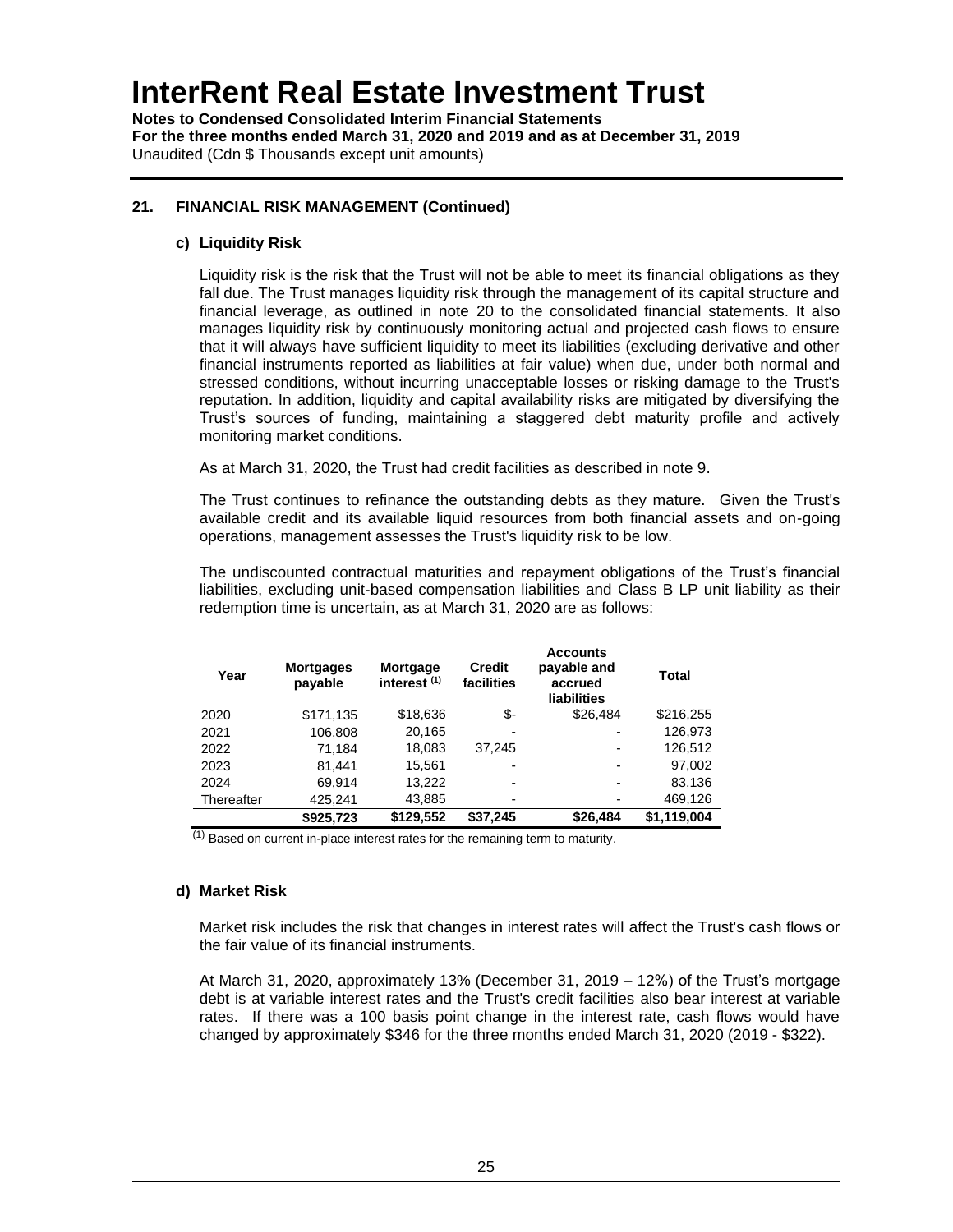**Notes to Condensed Consolidated Interim Financial Statements For the three months ended March 31, 2020 and 2019 and as at December 31, 2019** Unaudited (Cdn \$ Thousands except unit amounts)

### **22. FAIR VALUE MEASUREMENT**

Fair value estimates are made at a specific point in time, based on relevant market information and information about the financial instrument. These estimates are subjective in nature and involve uncertainties and matters of significant judgment and therefore cannot be determined with precision. Changes in assumptions could significantly affect estimates.

Financial instruments are defined as a contractual right to receive or deliver cash or another financial asset. The fair values of the Trust's financial instruments, except for mortgages payable, approximate their recorded values due to their short-term nature and/or the credit terms of those instruments.

The fair value of the mortgages payable has been determined by discounting the cash flows using current market rates of similar instruments. These estimates are subjective in nature and therefore cannot be determined with precision. The fair value of mortgages payable, and credit facilities, which are measured at a fair value level 2, is approximately \$968,279 (December 31, 2019 - \$931,624) excluding any deferred financing costs.

| March 31, 2020                         | Level 1 | Level 2  | Level 3     |
|----------------------------------------|---------|----------|-------------|
| <b>Assets</b><br>Investment properties |         | ۰        | \$2,782,199 |
| Liabilities                            |         |          |             |
| Unit-based compensation liability      |         | \$53,573 |             |
| Class B LP unit liability              |         | 45,397   |             |
|                                        |         |          |             |
| December 31, 2019                      | Level 1 | Level 2  | Level 3     |
| <b>Assets</b><br>Investment properties |         | ۰        | \$2,748,342 |
| Liabilities                            |         |          |             |
| Unit-based compensation liability      |         | \$66,070 |             |
| Class B LP unit liability              |         | 53.345   |             |